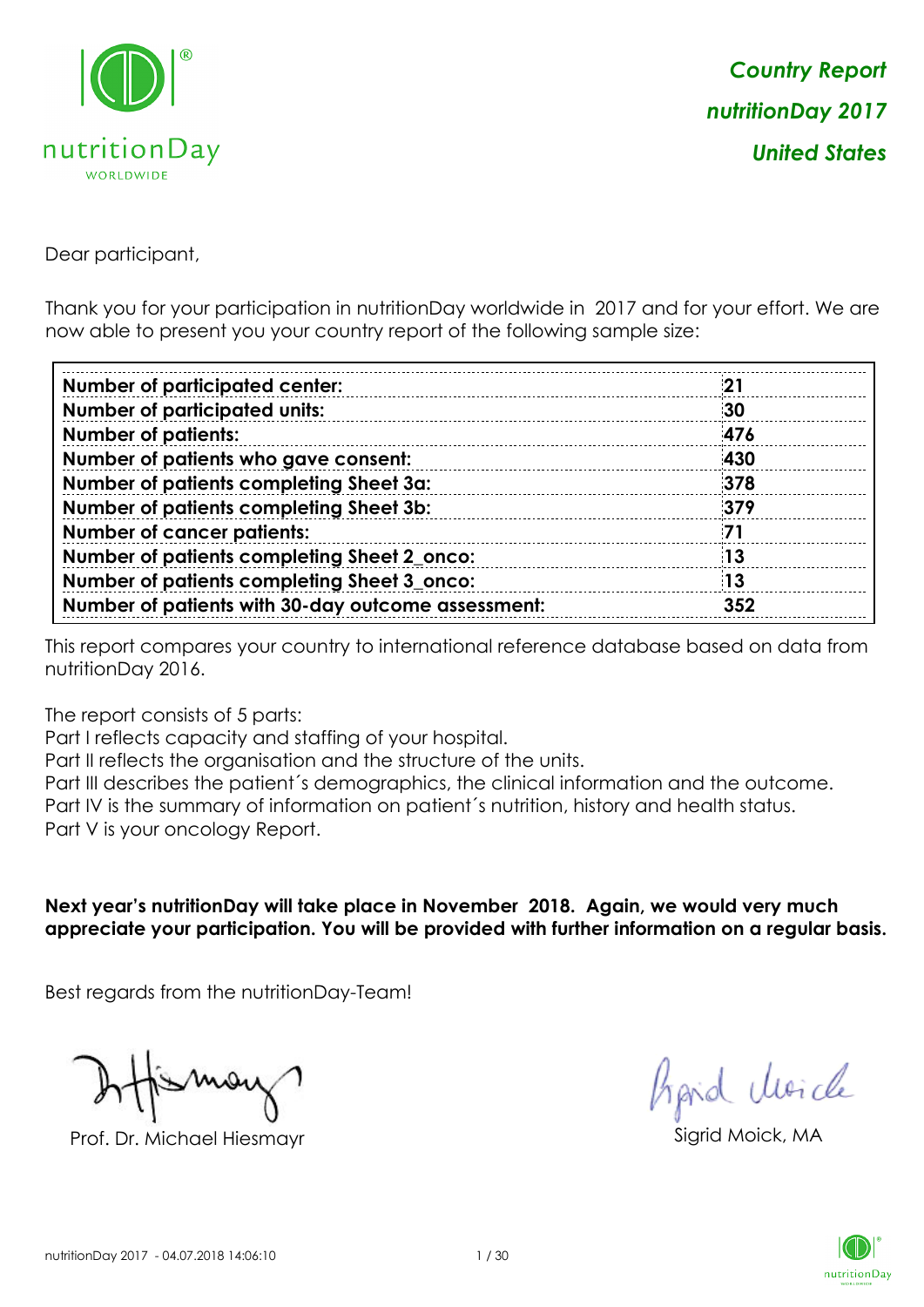### *I. Hospital capacity and staffing ("Hospital sheet")*

|                                                                                    | <b>YOUR RESULTS</b> | <b>REFERENCE RESULTS</b> |
|------------------------------------------------------------------------------------|---------------------|--------------------------|
| 1. Total number of beds in hospital                                                | 286 [168-507]       | 290 [162-548]            |
|                                                                                    |                     |                          |
| 2. Total number of admissions in the hospital last year 16226 [10630-33531]        |                     | 16544 [7529-35485]       |
|                                                                                    |                     |                          |
| 3. Total number of staff in the hospital                                           |                     |                          |
| <b>Total medical doctors</b>                                                       | 174 [65-328]        | 161 [64-352]             |
| <b>Medical specialists</b>                                                         | 119 [10-352]        | 108 [42-202]             |
| Medical non-specialists                                                            | 34 [16-64]          | 33 [11-78]               |
| <b>Nurses</b>                                                                      | 363 [240-582]       | 347 [123-753]            |
| <b>Dieticians</b>                                                                  | $5[3-9]$            | $4[2-8]$                 |
| <b>Nutritionists</b>                                                               | $0 [0-0]$           | $1[0-4]$                 |
| Pharmacists                                                                        | 10 [4-22]           | $6[3-17]$                |
| Kitchen staff                                                                      | 52 [32-90]          | 29 [13-53]               |
|                                                                                    |                     |                          |
| <b>Full time equivalent</b>                                                        |                     |                          |
| <b>Total medical doctors</b>                                                       | 207 [96-300]        | 119 [53-333]             |
| <b>Medical specialists</b>                                                         | 112 [48-225]        | 88 [43-204]              |
| Medical non-specialists                                                            | 40 [28-55]          | 31 [10-79]               |
| <b>Nurses</b>                                                                      | 379 [368-621]       | 309 [119-725]            |
| <b>Dieticians</b>                                                                  | $5[3-11]$           | $4[2-7]$                 |
| <b>Nutritionists</b>                                                               | $0 [0-0]$           | $1[0-3]$                 |
| Pharmacists                                                                        | 21 [14-24]          | $5[3-15]$                |
| Kitchen staff                                                                      | 48 [29-55]          | 22 [13-46]               |
|                                                                                    |                     |                          |
| 4. Does the hospital have a nutrition care strategy?                               | 16 (80.0%) Yes      | 203 (77.5%) Yes          |
|                                                                                    |                     |                          |
| 5. Which nutrition-related standards or routine activities exist in your hospital? |                     |                          |
| Nutrition training is available                                                    | 14 (70.0%) Yes      | 170 (64.9%) Yes          |
| Nutrition steering committee is available                                          | 8 (40.0%) Yes       | 151 (57.6%) Yes          |
| Quality indicators are recorded and reported to national<br>or regional level      | 10 (50.0%) Yes      | 105 (40.1%) Yes          |
| Quality indicators are used for internal benchmarking                              | 18 (90.0%) Yes      | 134 (51.1%) Yes          |
| Patient feedback about food and food service is collected<br>using a questionnaire | 18 (90.0%) Yes      | 184 (70.2%) Yes          |
| None                                                                               |                     | 17 (6.5%) Yes            |
| No answer given                                                                    |                     |                          |

### **6. Which codes are available /routinely used in your hospital for billing and reimbursement purposes?**

| <b>Codes available</b>     |               |                 |
|----------------------------|---------------|-----------------|
| <b>Nutrition Support</b>   | 5 (25.0%) Yes | 121 (46.2%) Yes |
| Oral nutrition supplements | 3 (15.0%) Yes | 99 (37.8%) Yes  |

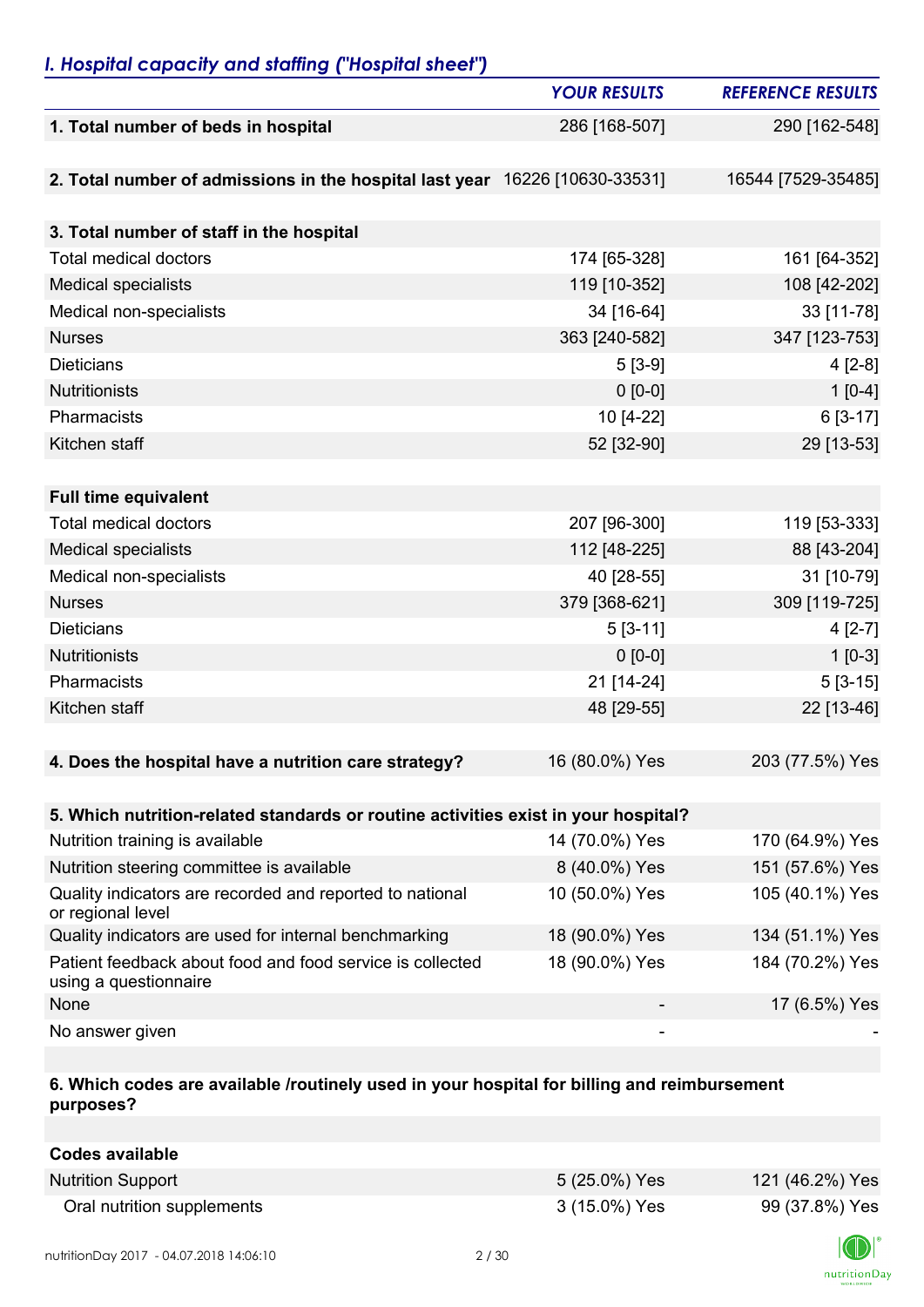| Parenteral nutrition                                      | 8 (40.0%) Yes  | 139 (53.1%) Yes |
|-----------------------------------------------------------|----------------|-----------------|
| <b>Enteral nutrition</b>                                  | 7 (35.0%) Yes  | 119 (45.4%) Yes |
| Dietary counseling                                        | 5 (25.0%) Yes  | 86 (32.8%) Yes  |
| Specific dietary interventions                            | 1 (5.0%) Yes   | 70 (26.7%) Yes  |
| Screening for malnutrition                                | 3 (15.0%) Yes  | 61 (23.3%) Yes  |
| <b>Risk of malnutrition</b>                               | 1 (5.0%) Yes   | 63 (24.0%) Yes  |
| Malnutrition (in general)                                 | 11 (55.0%) Yes | 118 (45.0%) Yes |
| Severity of malnutrition (i.e. mild, moderate, severe)    | 16 (80.0%) Yes | 114 (43.5%) Yes |
| No information available from billing/finance/controlling | 3 (15.0%) Yes  | 39 (14.9%) Yes  |
| No answer given                                           |                | 21 (8.0%)       |
|                                                           |                |                 |
| <b>Codes routinely used</b>                               |                |                 |
| <b>Nutrition Support</b>                                  | 5 (25.0%) Yes  | 100 (38.2%) Yes |
| Oral nutrition supplements                                | 3 (15.0%) Yes  | 82 (31.3%) Yes  |
| Parenteral nutrition                                      | 7 (35.0%) Yes  | 123 (46.9%) Yes |
| <b>Enteral nutrition</b>                                  | 6 (30.0%) Yes  | 103 (39.3%) Yes |
| Dietary counseling                                        | 5 (25.0%) Yes  | 68 (26.0%) Yes  |
| Specific dietary interventions                            | 1 (5.0%) Yes   | 59 (22.5%) Yes  |
| Screening for malnutrition                                | 1 (5.0%) Yes   | 48 (18.3%) Yes  |
| <b>Risk of malnutrition</b>                               |                | 44 (16.8%) Yes  |
| Malnutrition (in general)                                 | 11 (55.0%) Yes | 98 (37.4%) Yes  |
| Severity of malnutrition (i.e. mild, moderate, severe)    | 14 (70.0%) Yes | 98 (37.4%) Yes  |
| No information available from billing/finance/controlling | 3 (15.0%) Yes  | 46 (17.6%) Yes  |
| No answer given                                           |                | 31(1.5%)        |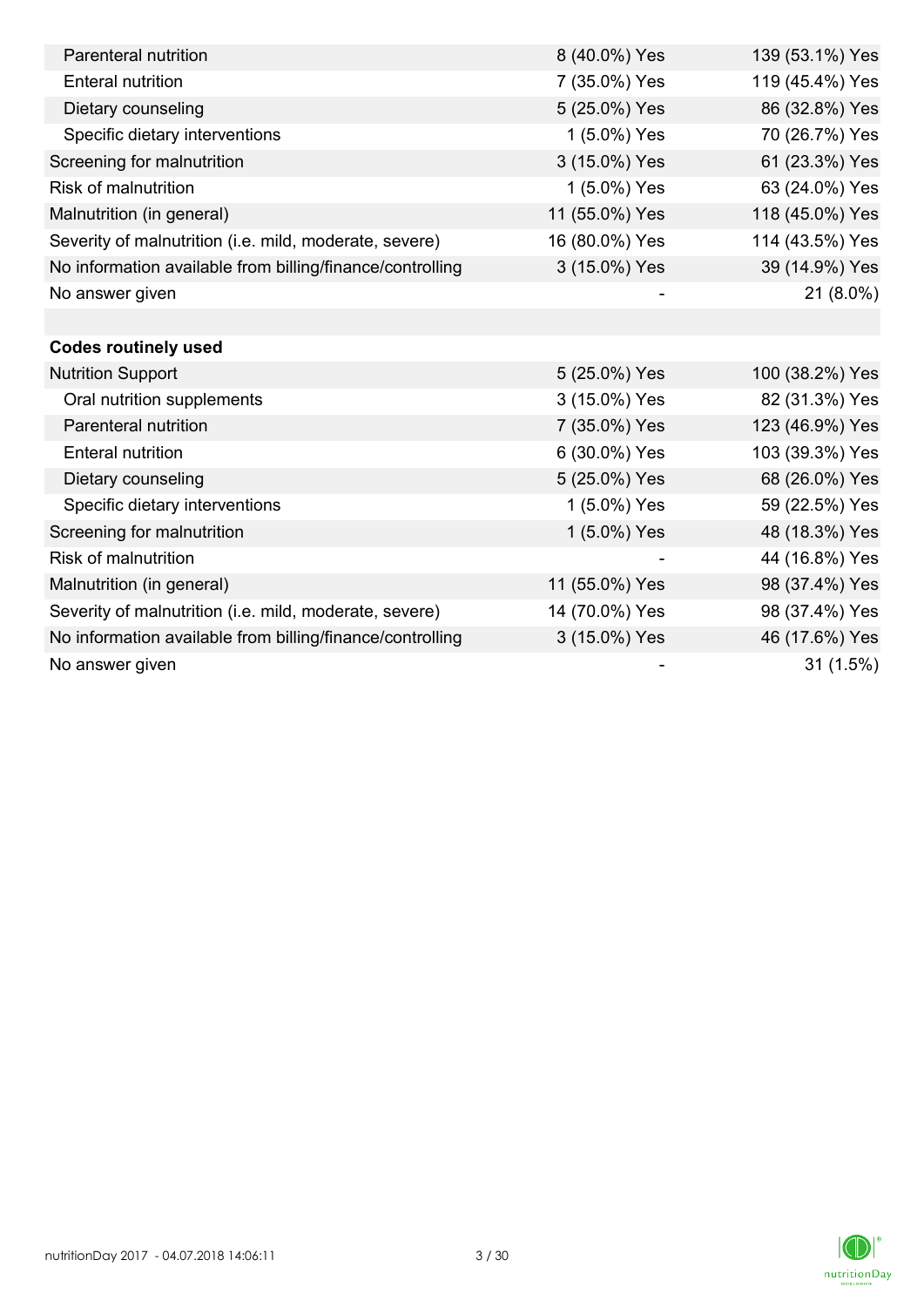# *II. Unit organisation and structures ("Sheet 1a/1b")*

|                                                                       | <b>YOUR RESULTS</b>      | <b>REFERENCE RESULTS</b> |
|-----------------------------------------------------------------------|--------------------------|--------------------------|
|                                                                       |                          |                          |
| Internal Medicine / General                                           | 12 (40.0%)               | 20.2%                    |
| Internal Medicine / Cardiology                                        | 4 (13.3%)                | 5.5%                     |
| Internal Medicine / Gastroenterology & hepatology                     | $1(3.3\%)$               | 6.5%                     |
| Internal Medicine / Geriatrics                                        |                          | 8.2%                     |
| Internal Medicine / Infectious diseases                               | $\overline{\phantom{a}}$ | 1.1%                     |
| Internal Medicine / Nephrology                                        | $1(3.3\%)$               | 1.1%                     |
| Internal Medicine / Oncology (incl. radiotherapy)                     |                          | 7.6%                     |
| Interdisciplinary                                                     |                          | 4.4%                     |
| Long term care                                                        |                          | 2.1%                     |
| Neurology                                                             | $1(3.3\%)$               | 2.9%                     |
| Surgery / General                                                     | 4 (13.3%)                | 17.3%                    |
| Surgery/ Cardiac/Vascular/Thoracic                                    |                          | 1.5%                     |
| Surgery / Neurosurgery                                                | ٠                        | 1.1%                     |
| Surgery / Orthopedic                                                  |                          | 4.2%                     |
| Trauma                                                                |                          | 1.5%                     |
| Ear Nose Throat (ENT)                                                 |                          | 1.5%                     |
| Gynecology / Obstetrics                                               | $\overline{\phantom{a}}$ | 2.1%                     |
| Pediatrics                                                            |                          | 0.0%                     |
| Psychiatry                                                            |                          | 0.6%                     |
| <b>Others</b>                                                         | 7(23.3%)                 | 10.7%                    |
|                                                                       |                          |                          |
| 2. Number of registered inpatients at noon                            | 25 [18-30]               | 25 [18-34]               |
|                                                                       |                          |                          |
| 3. Total bed capacity of the unit                                     | 32 [26-38]               | 31 [25-44]               |
|                                                                       |                          |                          |
| 4. Number of each type of staff in the unit for TODAY's morning shift |                          |                          |
|                                                                       |                          |                          |
| <b>Fully trained</b>                                                  |                          |                          |
| <b>Medical doctors</b>                                                | $5[3-8]$                 | $4[2-8]$                 |
| <b>Nurses</b>                                                         | $6[5-9]$                 | $5[4-8]$                 |
| Nursing aides                                                         | $3[2-4]$                 | $2[1-4]$                 |
| <b>Dieticians</b>                                                     | $1[1-1]$                 | $1[0-1]$                 |
| <b>Nutritionists</b>                                                  | $0 [0-0]$                | $0 [0-1]$                |
| Administrative staff                                                  | $2[1-2]$                 | $1[0-2]$                 |
| Other staff involved in patient care                                  | $3[1-4]$                 | $1[0-3]$                 |
|                                                                       |                          |                          |
| In training                                                           |                          |                          |
| <b>Medical doctors</b>                                                | $2[0-4]$                 | $1[0-3]$                 |
| <b>Medical students</b>                                               | $2[2-5]$                 | $0 [0-2]$                |
| <b>Nurses</b>                                                         | $1[1-2]$                 | $1[0-3]$                 |

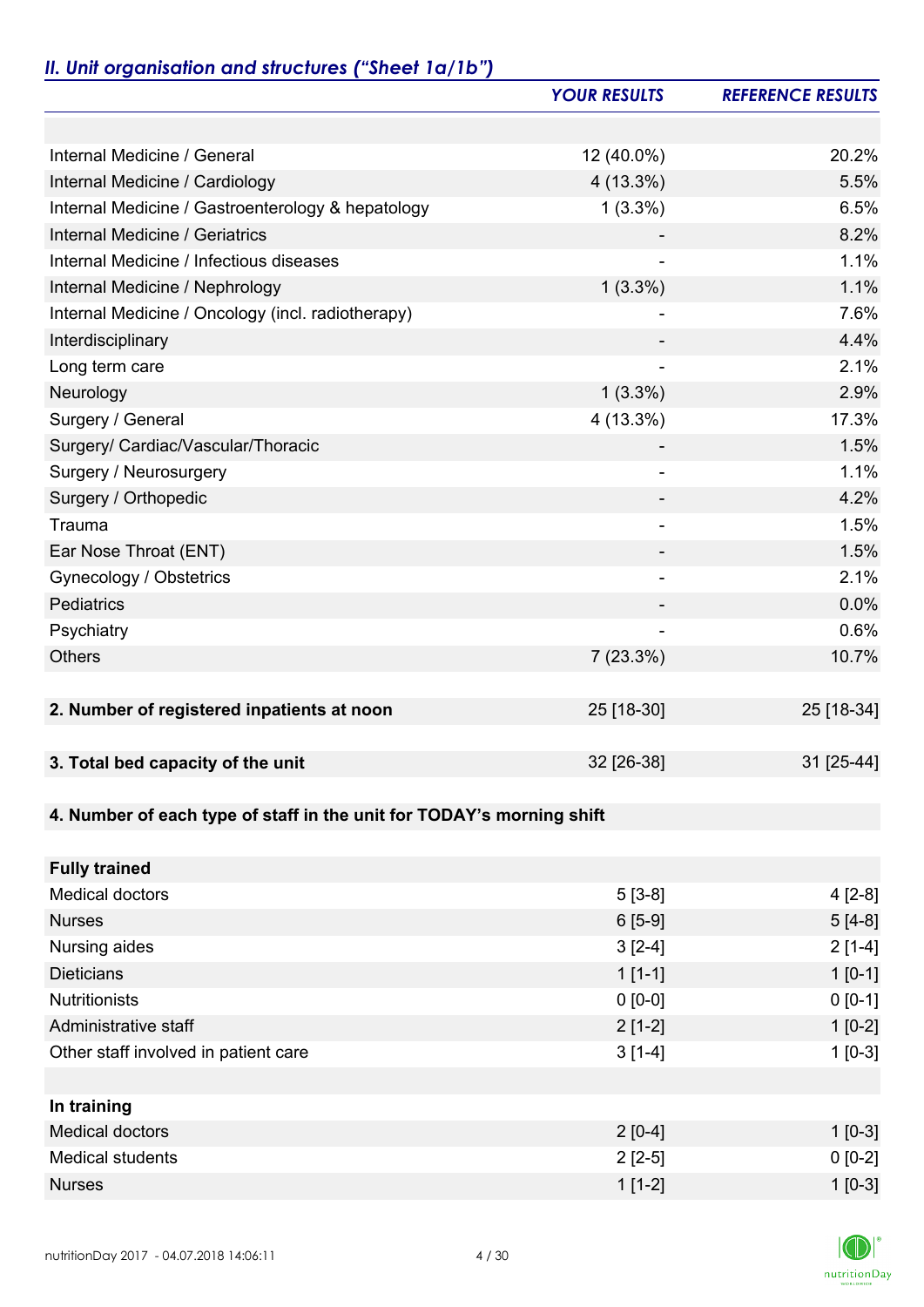| Nursing aides                                                                                       | $0 [0-0]$      | $0[0-0]$        |
|-----------------------------------------------------------------------------------------------------|----------------|-----------------|
| <b>Dieticians</b>                                                                                   | $0 [0-0]$      | $0 [0-0]$       |
| <b>Nutritionists</b>                                                                                | $0 [0-0]$      | $0 [0-0]$       |
| Other staff involved in patient care                                                                | $5[3-8]$       | $0 [0-0]$       |
|                                                                                                     |                |                 |
| 5. Is there a nutrition support team in your hospital<br>available?                                 | 9 (37.5%) Yes  | 337 (74.2%) Yes |
| 6. Does the unit have a nutrition care strategy?                                                    | 21 (87.5%) Yes | 330 (72.7%) Yes |
|                                                                                                     |                |                 |
| 7. Is there a person in your unit responsible for<br>nutrition care?                                | 23 (95.8%) Yes | 331 (72.9%) Yes |
| 8. Is there a dietician, nutritionist or dietetic assistant<br>available for your unit?             | 24 (100%) Yes  | 410 (90.3%) Yes |
| 9. Is specific staff responsible for providing feeding<br>assistance to patients during meal times? | 16 (66.7%) Yes | 282 (62.1%) Yes |
| 10. How do you MAINLY screen/monitor patients for<br>malnutrition?                                  |                |                 |
| At admission                                                                                        |                |                 |
| No routine screening                                                                                |                | 46 (9.7%) Yes   |
| No fixed criteria                                                                                   |                | 10 (2.1%) Yes   |
| Experience / visual assessment only                                                                 |                | 43 (9.1%) Yes   |
| Weighing / BMI only                                                                                 |                | 66 (13.9%) Yes  |
| Nutritional Risk Screening (NRS) 2002                                                               |                | 136 (28.6%) Yes |
| Malnutrition Universal Screening Tool (MUST)                                                        | 1 (3.3%) Yes   | 29 (6.1%) Yes   |
| Malnutrition Screening tool (MST)                                                                   | 17 (56.7%) Yes | 42 (8.8%) Yes   |
| <b>SNAQ</b>                                                                                         | 2 (6.7%) Yes   | 2 (0.42%) Yes   |
| Other formal tool                                                                                   | 4 (13.3%) Yes  | 77 (16.2%) Yes  |
| I do not know                                                                                       |                | 3 (0.63%) Yes   |
| Missing                                                                                             | $6(20.0\%)$    | $21(4.4\%)$     |
|                                                                                                     |                |                 |
| <b>During hospital stay</b>                                                                         |                |                 |
| No routine monitoring                                                                               | 3 (10.0%) Yes  | 44 (9.3%) Yes   |
| No fixed criteria                                                                                   | 7 (23.3%) Yes  | 44 (9.3%) Yes   |
| Experience / visual assessment only                                                                 | 2 (6.7%) Yes   | 90 (18.9%) Yes  |
| Weighing / BMI only                                                                                 |                | 136 (28.6%) Yes |
| Other formal tool                                                                                   | 12 (40.0%) Yes | 130 (27.4%) Yes |
| I do not know                                                                                       |                | 10 (2.1%) Yes   |
| Missing                                                                                             | $6(20.0\%)$    | $21(4.4\%)$     |
|                                                                                                     |                |                 |
| 11a. Do you routinely use guidelines or standards for<br>nutrition care?                            | 22 (100%) Yes  | 354 (78.8%) Yes |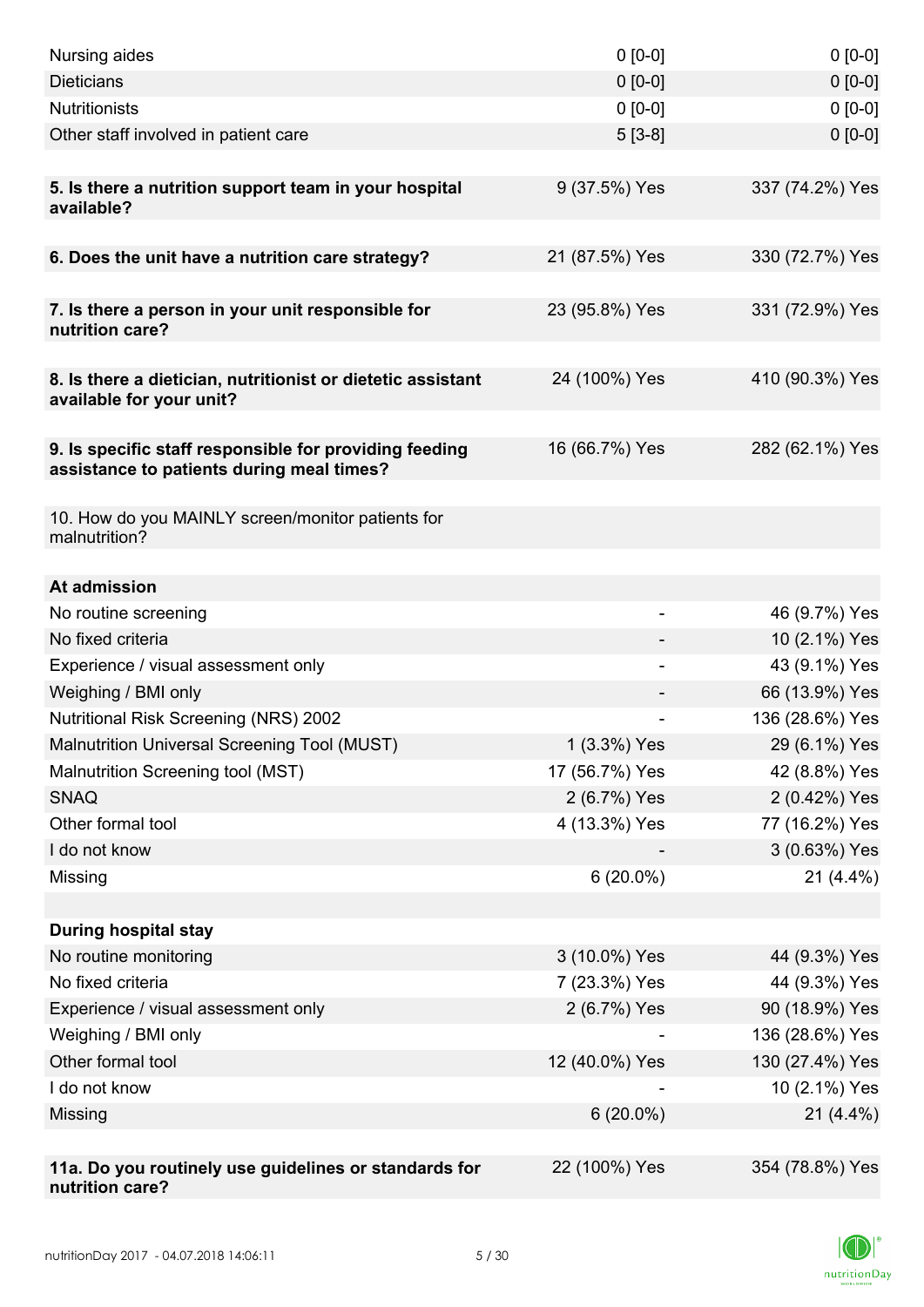| 11b. If yes, which one is mainly used?  |                |                 |
|-----------------------------------------|----------------|-----------------|
| International guidelines                | 1 (4.5%) Yes   | 91 (25.7%) Yes  |
| National guidelines                     | 10 (45.5%) Yes | 56 (15.8%) Yes  |
| Standards on hospital level             | 8 (36.4%) Yes  | 119 (33.6%) Yes |
| Standards on unit level                 |                | 24 (6.8%) Yes   |
| Individual patient nutrition care plans | 3 (13.6%) Yes  | 57 (16.1%) Yes  |
| Other                                   |                | 4 (1.1%) Yes    |
| Missing                                 |                | 3(0.85%)        |

## **12. What is routinely done in your unit for given patient groups?**

| At risk                                                    |                |                 |
|------------------------------------------------------------|----------------|-----------------|
| Watchful waiting                                           | 8 (26.7%) Yes  | 142 (29.9%) Yes |
| Discuss nutrition care activities during ward rounds       | 12 (40.0%) Yes | 199 (41.9%) Yes |
| Develop an individual nutrition care plan                  | 22 (73.3%) Yes | 251 (52.8%) Yes |
| Initiate treatment / nutrition intervention                | 21 (70.0%) Yes | 286 (60.2%) Yes |
| Consult a nutrition expert (dietician, nutritionist, etc.) | 23 (76.7%) Yes | 292 (61.5%) Yes |
| Consult a medical professional                             | 16 (53.3%) Yes | 178 (37.5%) Yes |
| Calculate energy requirements                              | 21 (70.0%) Yes | 240 (50.5%) Yes |
| Calculate protein requirements                             | 21 (70.0%) Yes | 234 (49.3%) Yes |
|                                                            |                |                 |
| <b>Malnourished</b>                                        |                |                 |
| Watchful waiting                                           | 5 (16.7%) Yes  | 101 (21.3%) Yes |
| Discuss nutrition care activities during ward rounds       | 11 (36.7%) Yes | 218 (45.9%) Yes |
| Develop an individual nutrition care plan                  | 21 (70.0%) Yes | 267 (56.2%) Yes |
| Initiate treatment / nutrition intervention                | 21 (70.0%) Yes | 316 (66.5%) Yes |
| Consult a nutrition expert (dietician, nutritionist, etc.) | 22 (73.3%) Yes | 294 (61.9%) Yes |
| Consult a medical professional                             | 16 (53.3%) Yes | 192 (40.4%) Yes |
| Calculate energy requirements                              | 20 (66.7%) Yes | 270 (56.8%) Yes |
| Calculate protein requirements                             | 20 (66.7%) Yes | 266 (56.0%) Yes |
|                                                            |                |                 |
| <b>Every patient</b>                                       |                |                 |
| Watchful waiting                                           | 12 (40.0%) Yes | 204 (42.9%) Yes |
| Discuss nutrition care activities during ward rounds       | 12 (40.0%) Yes | 131 (27.6%) Yes |
| Develop an individual nutrition care plan                  | 1 (3.3%) Yes   | 79 (16.6%) Yes  |
| Initiate treatment / nutrition intervention                | 2 (6.7%) Yes   | 61 (12.8%) Yes  |
| Consult a nutrition expert (dietician, nutritionist, etc.) | 1 (3.3%) Yes   | 77 (16.2%) Yes  |
| Consult a medical professional                             | 5 (16.7%) Yes  | 105 (22.1%) Yes |
| Calculate energy requirements                              | 3 (10.0%) Yes  | 56 (11.8%) Yes  |
| Calculate protein requirements                             | 3 (10.0%) Yes  | 50 (10.5%) Yes  |
|                                                            |                |                 |
| <b>Never</b>                                               |                |                 |
| Watchful waiting                                           | 5 (16.7%) Yes  | 35 (7.4%) Yes   |
| Discuss nutrition care activities during ward rounds       | 1 (3.3%) Yes   | 38 (8.0%) Yes   |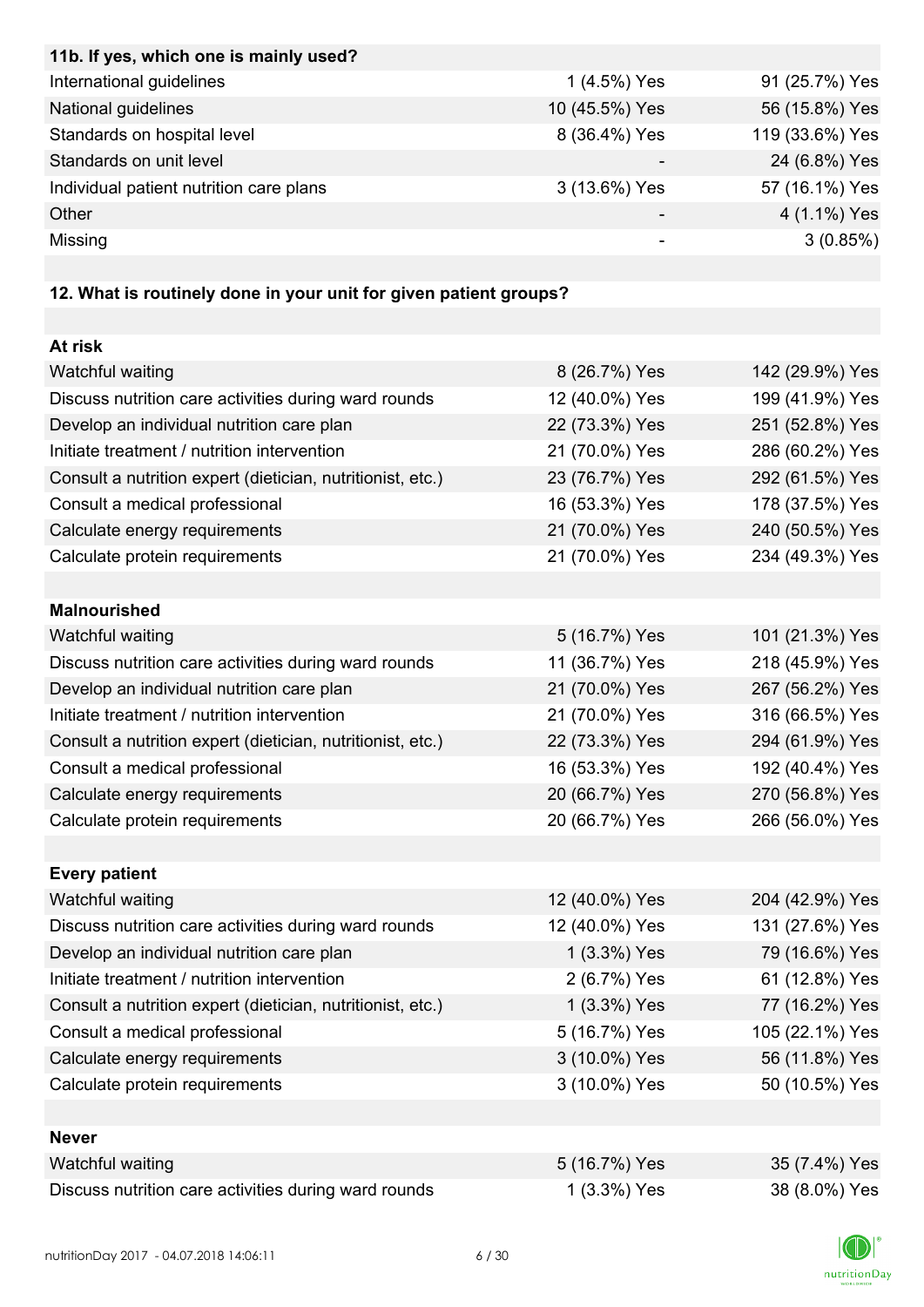| Develop an individual nutrition care plan                          |                              | 32 (6.7%) Yes   |
|--------------------------------------------------------------------|------------------------------|-----------------|
| Initiate treatment / nutrition intervention                        |                              | 6 (1.3%) Yes    |
| Consult a nutrition expert (dietician, nutritionist, etc.)         |                              | 8 (1.7%) Yes    |
| Consult a medical professional                                     | ۰                            | 49 (10.3%) Yes  |
| Calculate energy requirements                                      |                              | 51 (10.7%) Yes  |
| Calculate protein requirements                                     |                              | 55 (11.6%) Yes  |
|                                                                    |                              |                 |
| I do not know                                                      |                              |                 |
| Watchful waiting                                                   | 2 (6.7%) Yes                 | 22 (4.6%) Yes   |
| Discuss nutrition care activities during ward rounds               | 1 (3.3%) Yes                 | 11 (2.3%) Yes   |
| Develop an individual nutrition care plan                          |                              | 5 (1.1%) Yes    |
| Initiate treatment / nutrition intervention                        |                              | 5 (1.1%) Yes    |
| Consult a nutrition expert (dietician, nutritionist, etc.)         |                              | 4 (0.84%) Yes   |
| Consult a medical professional                                     | 1 (3.3%) Yes                 | 19 (4.0%) Yes   |
| Calculate energy requirements                                      |                              | 12 (2.5%) Yes   |
| Calculate protein requirements                                     | $\overline{\phantom{0}}$     | 14 (2.9%) Yes   |
|                                                                    |                              |                 |
| 13. When do you routinely weigh your patients?                     |                              |                 |
| at admission                                                       | 19 (63.3%) Yes               | 300 (63.2%) Yes |
| Within 24 hours                                                    | 6 (20.0%) Yes                | 70 (14.7%) Yes  |
| Within 48 hours                                                    |                              | 20 (4.2%) Yes   |
| Within 72 hours                                                    | $\qquad \qquad \blacksquare$ | 14 (2.9%) Yes   |
| Every week                                                         | 6 (20.0%) Yes                | 164 (34.5%) Yes |
| Occasionally                                                       | 5 (16.7%) Yes                | 60 (12.6%) Yes  |
| When requested                                                     | 14 (46.7%) Yes               | 212 (44.6%) Yes |
| At discharge                                                       |                              | 22 (4.6%) Yes   |
| Never                                                              |                              | 8 (1.7%) Yes    |
| I do not know                                                      |                              | 1 (0.21%) Yes   |
| No answer given                                                    | $1(2.9\%)$                   | 23 (4.8%)       |
|                                                                    |                              |                 |
| 14. What do you do to support adequate food intake of patients?    |                              |                 |
| Offer additional meals or in between snacks                        | 23 (76.7%) Yes               | 350 (73.7%) Yes |
| Offer meal choices                                                 | 24 (80.0%) Yes               | 348 (73.3%) Yes |
| Offer different portion sizes                                      | 13 (43.3%) Yes               | 292 (61.5%) Yes |
| Consider food presentation                                         | 15 (50.0%) Yes               | 198 (41.7%) Yes |
| Change food texture/consistency as needed                          | 23 (76.7%) Yes               | 389 (81.9%) Yes |
| Consider patient problems with eating and drinking                 | 23 (76.7%) Yes               | 385 (81.1%) Yes |
| Ensure that mealtimes are undisturbed/protected<br>mealtime policy | 4 (13.3%) Yes                | 58 (12.2%) Yes  |
| Promote positive eating environment                                | 12 (40.0%) Yes               | 92 (19.4%) Yes  |
| Consider cultural/religious preferences                            | 24 (80.0%) Yes               | 200 (42.1%) Yes |
| Consider patient allergies / intolerances                          | 24 (80.0%) Yes               | 228 (48.0%) Yes |
| Other                                                              | 1 (3.3%) Yes                 | 29 (6.1%) Yes   |
| I do not know                                                      |                              | 6 (1.3%) Yes    |
| No answer given                                                    | $6(20.0\%)$                  | $21(4.4\%)$     |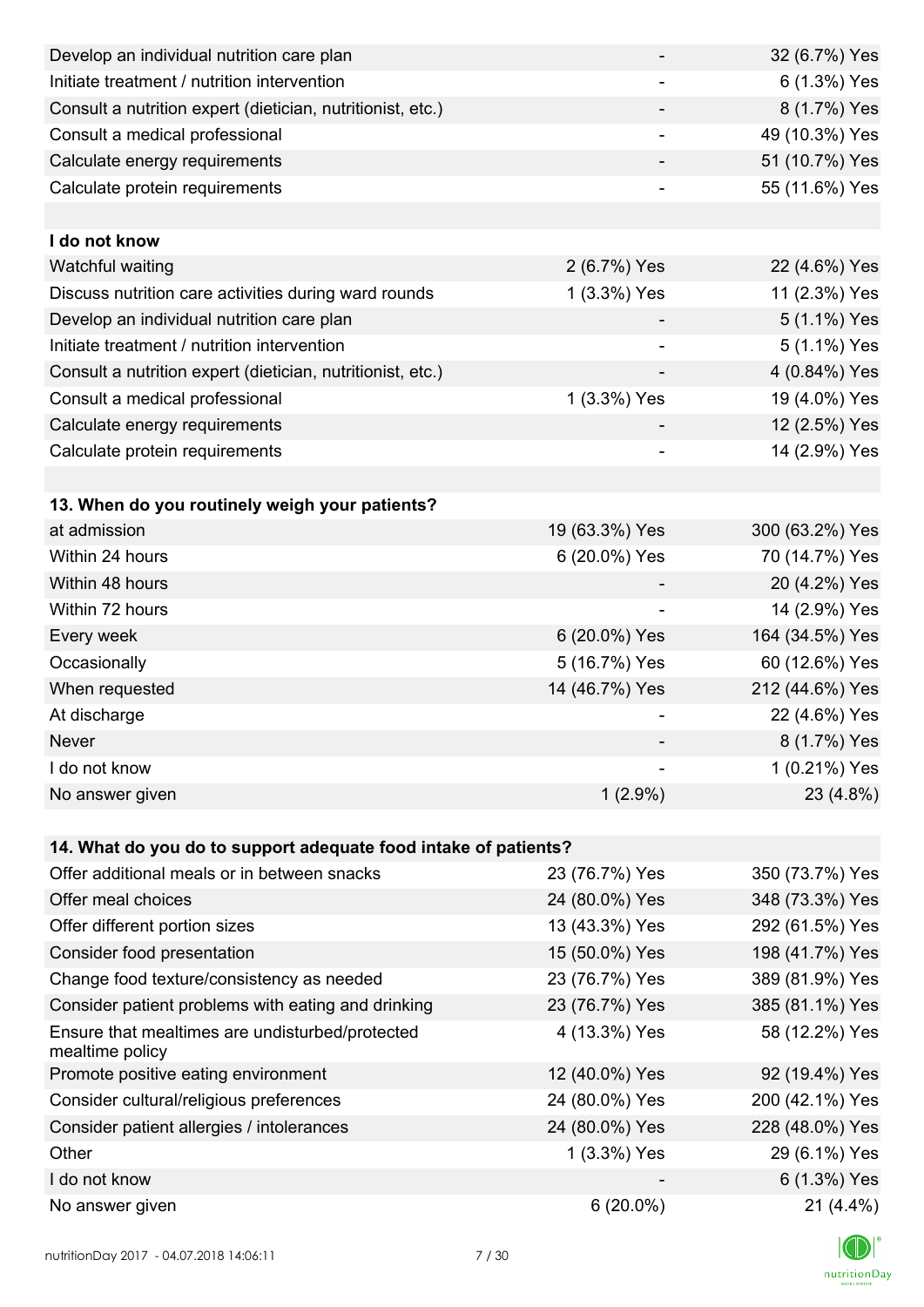| 15. Which nutrition-related standards or routine activities exist in your unit?      |                |                 |
|--------------------------------------------------------------------------------------|----------------|-----------------|
| Nutrition training is available                                                      | 10 (33.3%) Yes | 267 (56.2%) Yes |
| Reporting of nutrition related information to hospital<br>managers                   | 18 (60.0%) Yes | 211 (44.4%) Yes |
| Quality indicators are recorded and reported to national<br>or regional level        | 12 (40.0%) Yes | 131 (27.6%) Yes |
| Quality indicators are used for internal benchmarking                                | 18 (60.0%) Yes | 175 (36.8%) Yes |
| Patient feedback about food and food service is collected<br>using a questionnaire   | 23 (76.7%) Yes | 302 (63.6%) Yes |
| None                                                                                 |                | 21 (4.4%) Yes   |
| I do not know                                                                        |                | 13 (2.7%) Yes   |
| No answer given                                                                      | $6(20.0\%)$    | 37 (7.8%)       |
|                                                                                      |                |                 |
| 16. At admission what is asked and documented?                                       |                |                 |
| Change in weight                                                                     | 24 (80.0%) Yes | 373 (78.5%) Yes |
| Eating habits/difficulties                                                           | 23 (76.7%) Yes | 349 (73.5%) Yes |
| Nutrition before admission                                                           | 17 (56.7%) Yes | 271 (57.1%) Yes |
| None                                                                                 |                | 9 (1.9%) Yes    |
| I do not know                                                                        |                | 5 (1.1%) Yes    |
| No answer given                                                                      | $6(20.0\%)$    | 39 (8.2%)       |
|                                                                                      |                |                 |
| 17. On what forms is there a specific part about eating, nutrition or malnutrition?  |                |                 |
|                                                                                      |                |                 |
| a. Patient Record has a section for                                                  |                |                 |
| indicating if the patient is malnourished or at risk of<br>malnutrition              | 22 (73.3%) Yes | 335 (70.5%) Yes |
| nutrition treatment                                                                  | 17 (56.7%) Yes | 280 (58.9%) Yes |
| None                                                                                 |                | 30 (6.3%) Yes   |
| I do not know                                                                        |                | 4 (0.84%) Yes   |
|                                                                                      |                |                 |
| b. Discharge Letter                                                                  |                |                 |
| summarizes nutrition treatment received during stay                                  | 13 (43.3%) Yes | 171 (36.0%) Yes |
| makes future nutrition-related recommendations                                       | 15 (50.0%) Yes | 269 (56.6%) Yes |
| None                                                                                 | 4 (13.3%) Yes  | 56 (11.8%) Yes  |
| I do not know                                                                        | 1 (3.3%) Yes   | 26 (5.5%) Yes   |
|                                                                                      |                |                 |
| 18. Do you provide brochures about malnutrition to at<br>risk/malnourished patients? | 1 (4.3%) Yes   | 171 (44.5%) Yes |
|                                                                                      |                |                 |
| 19. Who filled in this sheet?                                                        |                |                 |
| Head staff                                                                           | 6 (20.0%) Yes  | 120 (25.3%) Yes |

| Head staff           | 6 (20.0%) Yes  | 120 (25.3%) Yes |
|----------------------|----------------|-----------------|
| <b>Dietician</b>     | 23 (76.7%) Yes | 244 (51.4%) Yes |
| <b>Nurse</b>         | 1 (3.3%) Yes   | 127 (26.7%) Yes |
| Physician            | -              | 74 (15.6%) Yes  |
| Administrative staff | 1 (3.3%) Yes   | 4 (0.84%) Yes   |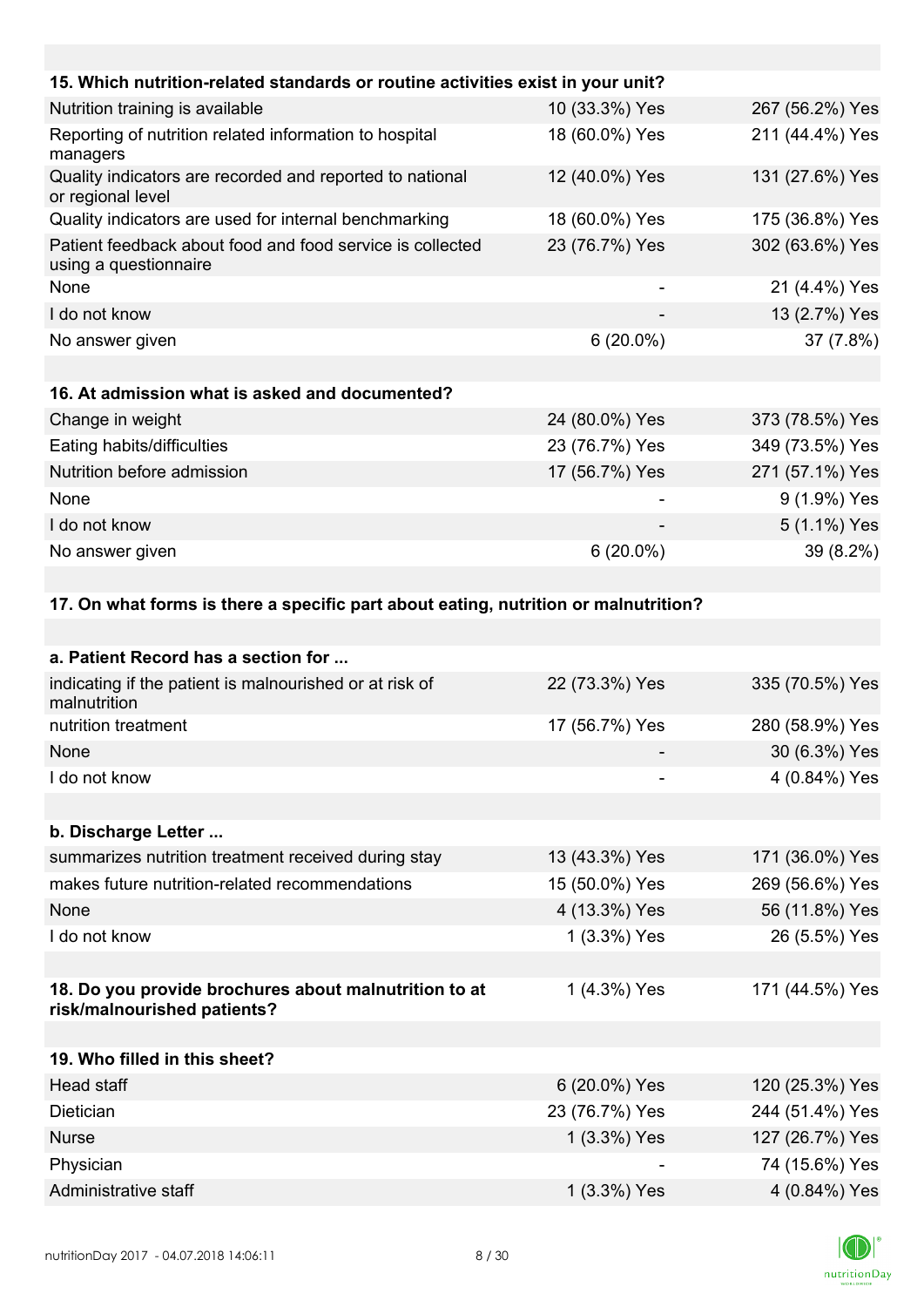| Other         | -                        | 8 (1.7%) Yes             |
|---------------|--------------------------|--------------------------|
| None          | $\overline{\phantom{0}}$ | $\overline{\phantom{0}}$ |
| I do not know | $\overline{\phantom{0}}$ | 3 (0.63%) Yes            |

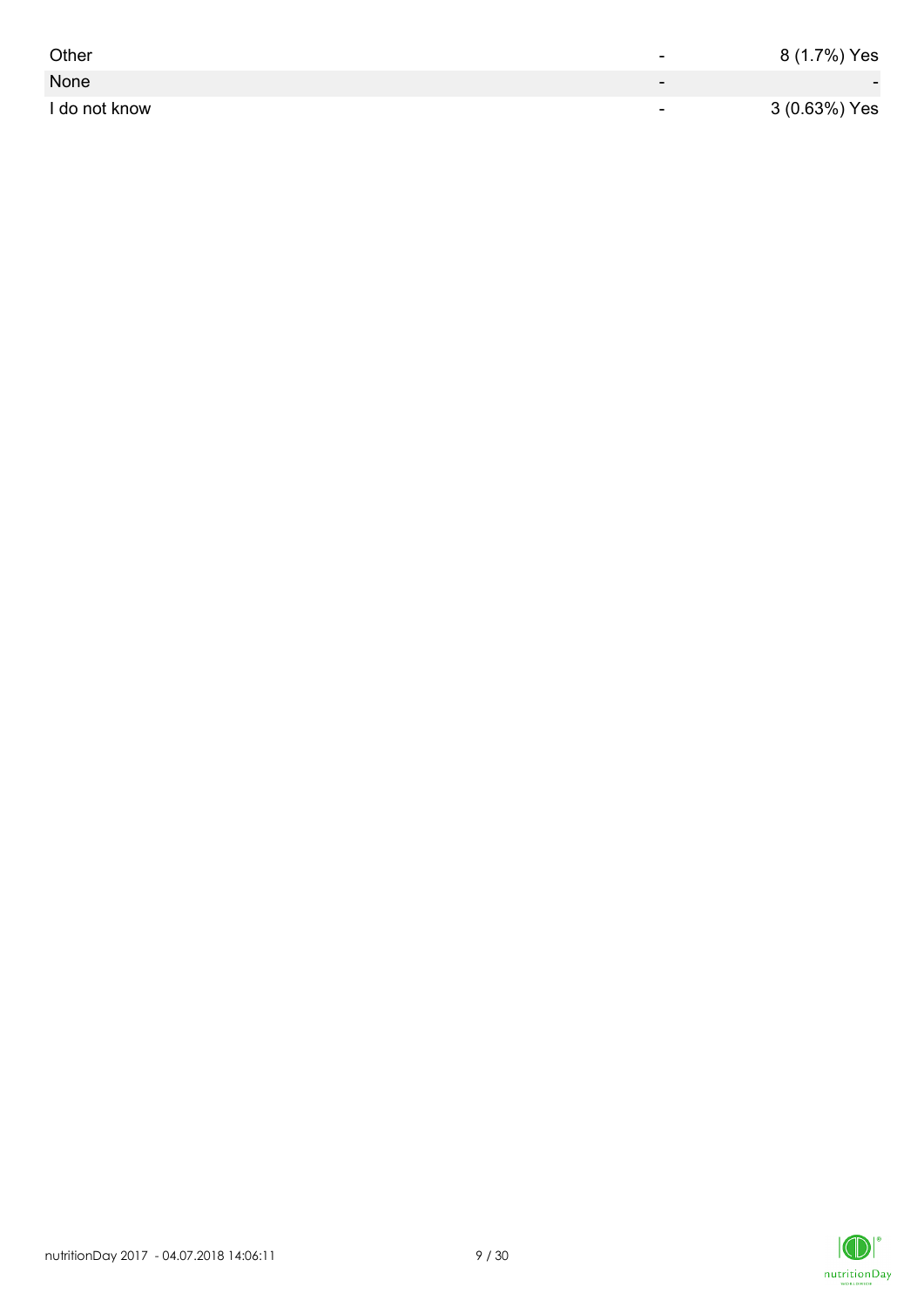|                                                                                         | <b>YOUR RESULTS</b> | <b>REFERENCE RESULTS</b> |
|-----------------------------------------------------------------------------------------|---------------------|--------------------------|
|                                                                                         |                     |                          |
| Total                                                                                   | 430                 | 9133                     |
| Age                                                                                     | 65 [54-76]          | 67 [53-78]               |
| Female                                                                                  | 237 (55.1%)         | 4630 (50.7%)             |
| Weight                                                                                  | 84.5±27.9           | 68.8±18.8                |
| Height                                                                                  | 169±11              | 164±10                   |
| <b>BMI</b>                                                                              | $29.5 + 9.0$        | $25.4 \pm 6.0$           |
|                                                                                         |                     |                          |
| 1. This hospital admission was                                                          |                     |                          |
| planned                                                                                 | 69 (16.0%)          | 3186 (34.9%)             |
| an emergency                                                                            | 339 (78.8%)         | 5234 (57.3%)             |
| I do not know                                                                           | $22(5.1\%)$         | 713 (7.8%)               |
| No answer given                                                                         |                     |                          |
| 2a. Diagnosis at admission                                                              |                     |                          |
| 0100 Infectious and parasitic diseases                                                  | 70 (16.3%)          | 833 (9.1%)               |
| 0200 Neoplasms                                                                          | 16 (3.7%)           | 1451 (15.9%)             |
| 0300 Blood and bloodforming organs and the immune                                       | 22 (5.1%)           | 612 (6.7%)               |
| mechanism                                                                               |                     |                          |
| 0400 Endocrine, nutritional and metabolic diseases                                      | 68 (15.8%)          | 1103 (12.1%)             |
| 0500 Mental health                                                                      | 36 (8.4%)           | 340 (3.7%)               |
| 0600 Nervous system                                                                     | 28 (6.5%)           | 795 (8.7%)               |
| 0700 Eye and adnexa                                                                     | 2(0.47%)            | 134 (1.5%)               |
| 0800 Ear and mastoid process                                                            | 2(0.47%)            | 71 (0.78%)               |
| 0900 Circulatory system                                                                 | 122 (28.4%)         | 1817 (19.9%)             |
| 1000 Respiratory system                                                                 | 98 (22.8%)          | 1407 (15.4%)             |
| 1100 Digestive system                                                                   | 71 (16.5%)          | 2255 (24.7%)             |
| 1200 Skin and subcutaneous tissue                                                       | 36 (8.4%)           | 444 (4.9%)               |
| 1300 Musculoskeletal system and connective tissue                                       | 38 (8.8%)           | 1332 (14.6%)             |
| 1400 Genitourinary system                                                               | 39 (9.1%)           | 847 (9.3%)               |
| 1500 Pregnancy, childbirth and the puerperium                                           | 2(0.47%)            | 126 (1.4%)               |
| 1600 Conditions originating in the perinatal period                                     |                     | 22 (0.24%)               |
| 1700 Congenital/chromosomal abnormalities                                               | $3(0.70\%)$         | $9(0.10\%)$              |
| 1800 Symptoms, signs, abnormal clinical/lab findings                                    | 71 (16.5%)          | 410 (4.5%)               |
| 1900 Injury, poisoning                                                                  | 17 (4.0%)           | 291 (3.2%)               |
| 2000 External causes of morbidity and mortality (e.g.<br>transport accidents, assaults) | $6(1.4\%)$          | 173 (1.9%)               |
| 2100 Factors influencing health status and contact with<br>health services              | 12 (2.8%)           | 214 (2.3%)               |
| No answer given                                                                         |                     |                          |
| 3. Which conditions/comorbidities does this patient have?                               |                     |                          |
| Cardiac insufficiency                                                                   | 201 (47.9%)         | 1665 (22.5%)             |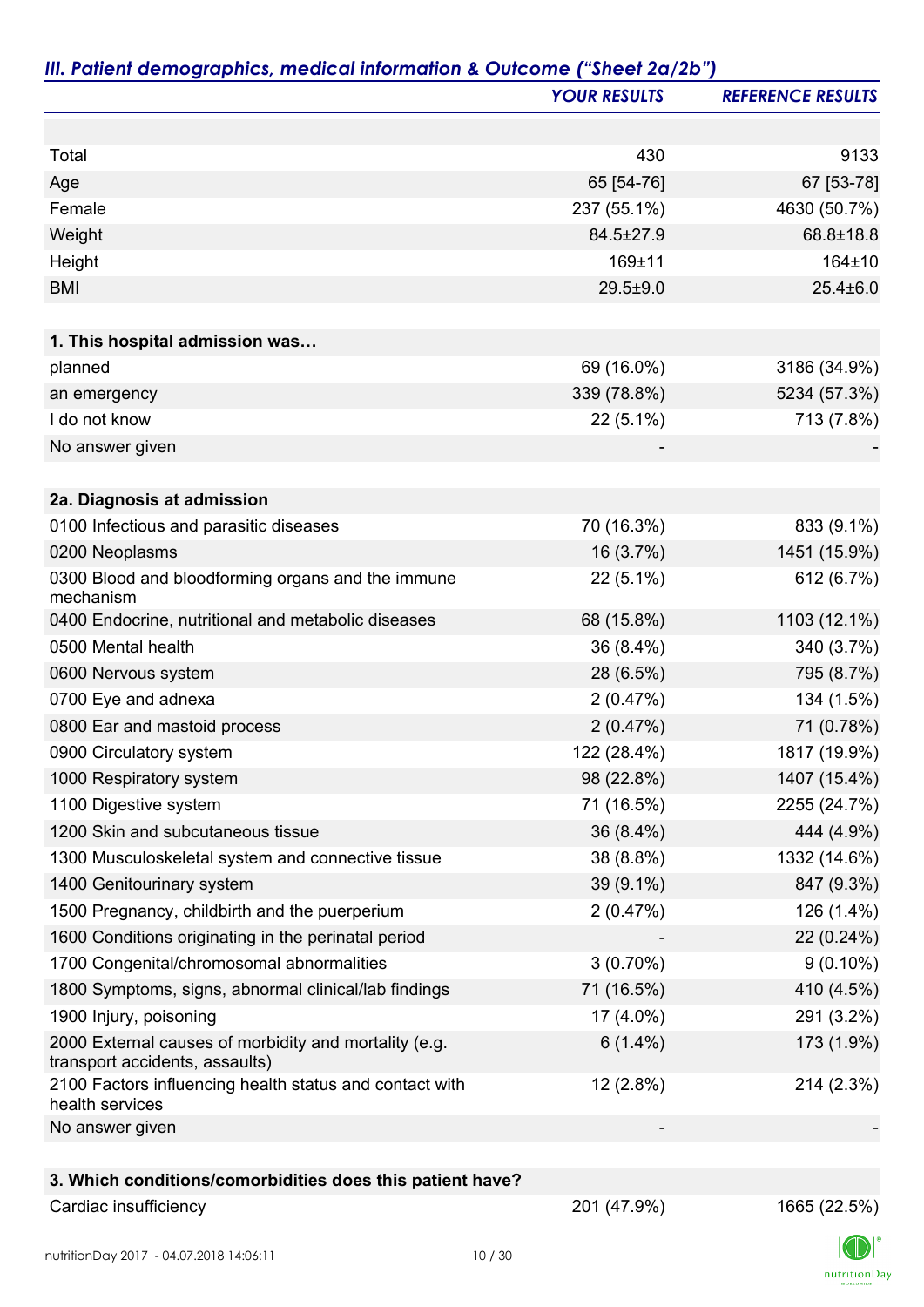| Myocardial infarction                                | 32 (7.9%)   | 418 (5.9%)   |
|------------------------------------------------------|-------------|--------------|
| Chronic lung disease                                 | 97 (23.7%)  | 1118 (15.3%) |
| Cerebral vascular disease                            | 58 (14.3%)  | 768 (10.7%)  |
| Peripheral vascular disease                          | 45 (11.0%)  | 888 (12.3%)  |
| Chronic liver disease                                | 32 (7.9%)   | 457 (6.4%)   |
| Chronic kidney disease                               | 90 (22.0%)  | 853 (11.8%)  |
| <b>Diabetes</b>                                      | 157 (38.2%) | 1983 (26.8%) |
| Cancer                                               | 71 (17.4%)  | 1815 (24.8%) |
| Infection                                            | 88 (21.7%)  | 1166 (16.0%) |
| Dementia                                             | 26 (6.5%)   | 398 (5.6%)   |
| Major depressive disorder                            | 51 (12.6%)  | 390 (5.5%)   |
| Other chronic mental disorder                        | 55 (13.5%)  | 387 (5.5%)   |
| Other chronic disease                                | 201 (48.4%) | 2029 (27.4%) |
| None                                                 | 24 (5.6%)   | 1421 (15.6%) |
|                                                      |             |              |
| 4a. Previous operation during this hospital stay     |             |              |
| Yes, planned                                         | 55 (12.8%)  | 1796 (19.7%) |
| Yes, acute                                           | 25 (5.8%)   | 561 (6.1%)   |
| <b>No</b>                                            | 345 (80.2%) | 6420 (70.3%) |
| I do not know                                        | 2(0.47%)    | 130 (1.4%)   |
| Missing                                              | $3(0.70\%)$ | 226 (2.5%)   |
|                                                      |             |              |
| Days since operation                                 | $2[1-5]$    | 4 [1-13]     |
|                                                      |             |              |
| 4b. Planned operation during this hospital stay      |             |              |
| Yes, today or tomorrow                               | 20 (4.7%)   | 766 (8.4%)   |
|                                                      |             |              |
| Yes, later                                           | $11(2.6\%)$ | 536 (5.9%)   |
| No                                                   | 382 (88.8%) | 6795 (74.4%) |
| I do not know                                        | $5(1.2\%)$  | 417 (4.6%)   |
| Missing                                              | 12 (2.8%)   | 619 (6.8%)   |
|                                                      |             |              |
| 5. Previous ICU admission during this hospital stay? | 34 (7.9%)   | 982 (10.8%)  |
| (Yes)                                                |             |              |
| 6. Is this patient terminally ill?                   | 14 (3.3%)   | 660 (7.2%)   |
|                                                      |             |              |
| 7. Fluid status                                      |             |              |
| Normal                                               | 269 (62.6%) | 7154 (78.3%) |
| Overloaded                                           | 65 (15.1%)  | 518 (5.7%)   |
| Dehydrated                                           | 23 (5.3%)   | 475 (5.2%)   |
| I do not know                                        | 73 (17.0%)  | 986 (10.8%)  |
| Missing                                              |             |              |
|                                                      |             |              |
|                                                      |             |              |
| 8. Number of different medications planned<br>Oral   | $7[4-10]$   |              |
|                                                      |             | $5[2-8]$     |
| nutritionDay 2017 - 04.07.2018 14:06:11              | 11/30       |              |

 $\textsf{nutritionDay}$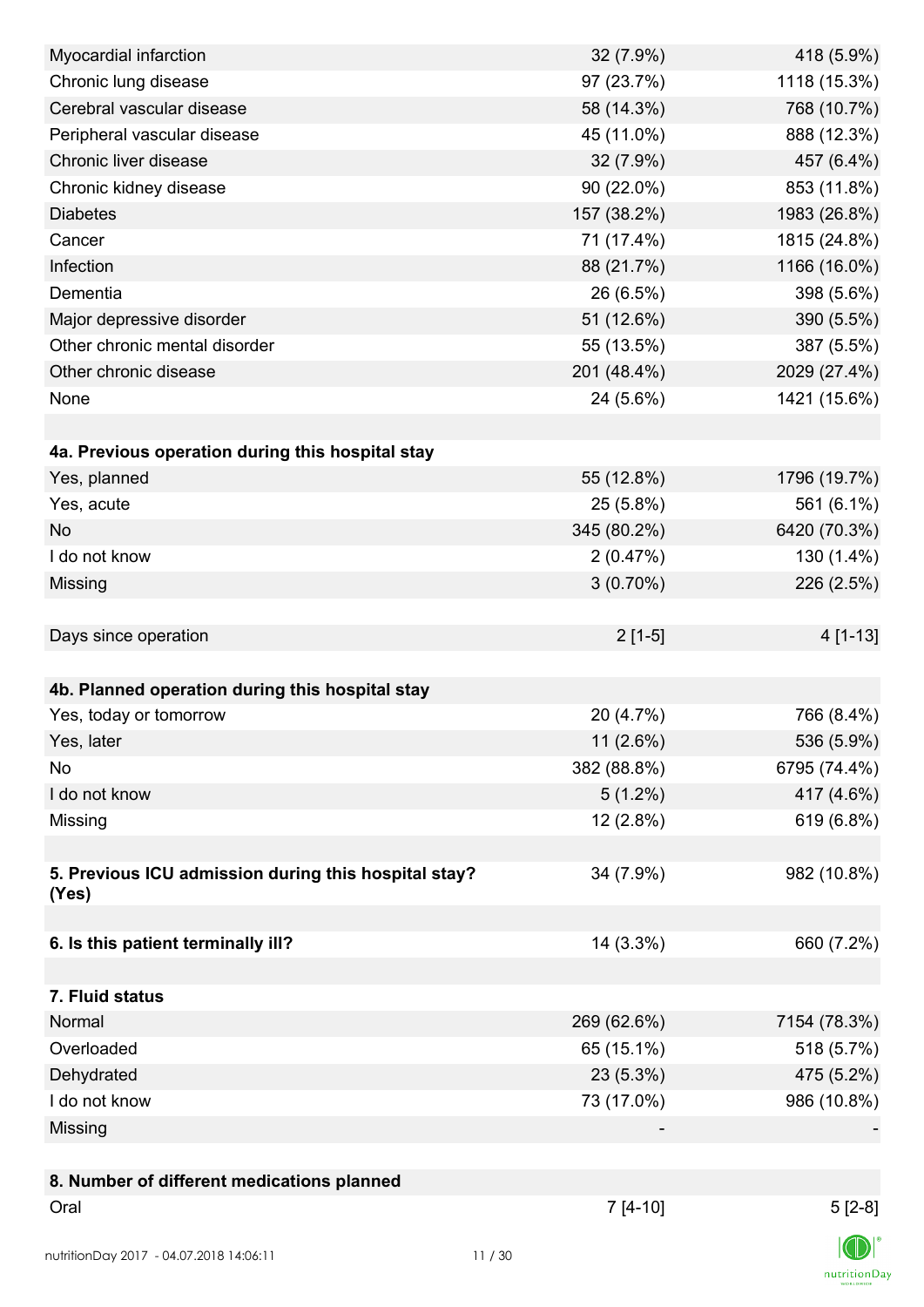| Other                                                                                    | $3[1-5]$    | $2[1-4]$     |
|------------------------------------------------------------------------------------------|-------------|--------------|
|                                                                                          |             |              |
| 9. Was this patient identified as malnourished or at risk of malnutrition?               |             |              |
| Malnourished                                                                             | 36 (8.4%)   | 914 (10.0%)  |
| At risk                                                                                  | 49 (11.4%)  | 1610 (17.6%) |
| No                                                                                       | 335 (77.9%) | 5843 (64.0%) |
| I do not know                                                                            | 10(2.3%)    | 766 (8.4%)   |
| Missing                                                                                  |             |              |
|                                                                                          |             |              |
| 10. IV Fluids                                                                            |             |              |
| Electrolyte solution (NaCl, Ringers lactate, etc)                                        | 198 (46.0%) | 3595 (39.4%) |
| 5% Glucose solution                                                                      | 30 (7.0%)   | 877 (9.6%)   |
|                                                                                          |             |              |
| 11. Number of ONS drinks planned                                                         | $0 [0-0]$   | $0 [0-0]$    |
|                                                                                          |             |              |
| 12. Nutrition intake                                                                     |             |              |
| Regular hospital food                                                                    | 283 (65.8%) | 5097 (55.8%) |
| Fortified/enriched hospital food                                                         | $4(0.93\%)$ | 801 (8.8%)   |
| Protein/energy supplement (e.g. ONS drinks)                                              | 72 (16.7%)  | 1073 (11.7%) |
| <b>Enteral nutrition</b>                                                                 | $7(1.6\%)$  | 495 (5.4%)   |
| Parenteral nutrition                                                                     | 2(0.47%)    | 485 (5.3%)   |
| Special diet                                                                             | 264 (61.4%) | 3173 (34.7%) |
| None                                                                                     | 24 (5.6%)   | 506 (5.5%)   |
|                                                                                          |             |              |
| 13a. All lines and Tubes                                                                 |             |              |
| <b>Central Venous</b>                                                                    | 59 (13.7%)  | 752 (8.2%)   |
| Peripheral venous access                                                                 | 296 (68.8%) | 4362 (47.8%) |
| Nasogastric                                                                              | 4(0.93%)    | 269 (2.9%)   |
| Nasojejunal                                                                              |             | 38 (0.42%)   |
| Nasoduadenal                                                                             |             | 22 (0.24%)   |
| Enterostoma                                                                              |             | 46 (0.50%)   |
| Percutaneous endoscopy/surgical gastrostomy                                              | $3(0.70\%)$ | 71 (0.78%)   |
| Percutaneous endoscopy/surgical jejunostomy                                              | $3(0.70\%)$ | 29 (0.32%)   |
| None                                                                                     | 85 (19.8%)  | 4024 (44.1%) |
|                                                                                          |             |              |
| 13b. Were there complications with nutrition related lines<br>and tubes since admission? |             |              |
| Yes, previously                                                                          | $6(1.4\%)$  | 93 (1.0%)    |
| Yes, ongoing                                                                             | 4(0.93%)    | 80 (0.88%)   |
| No                                                                                       | 390 (90.7%) | 7577 (83.0%) |
| I do not know                                                                            | 20 (4.7%)   | 871 (9.5%)   |
| Missing                                                                                  | 10(2.3%)    | 512 (5.6%)   |
|                                                                                          |             |              |

#### **14. Please indicate if any of the following was done for this patient since admission**

Energy requirements were determined 161 (37.4%) 3246 (35.5%)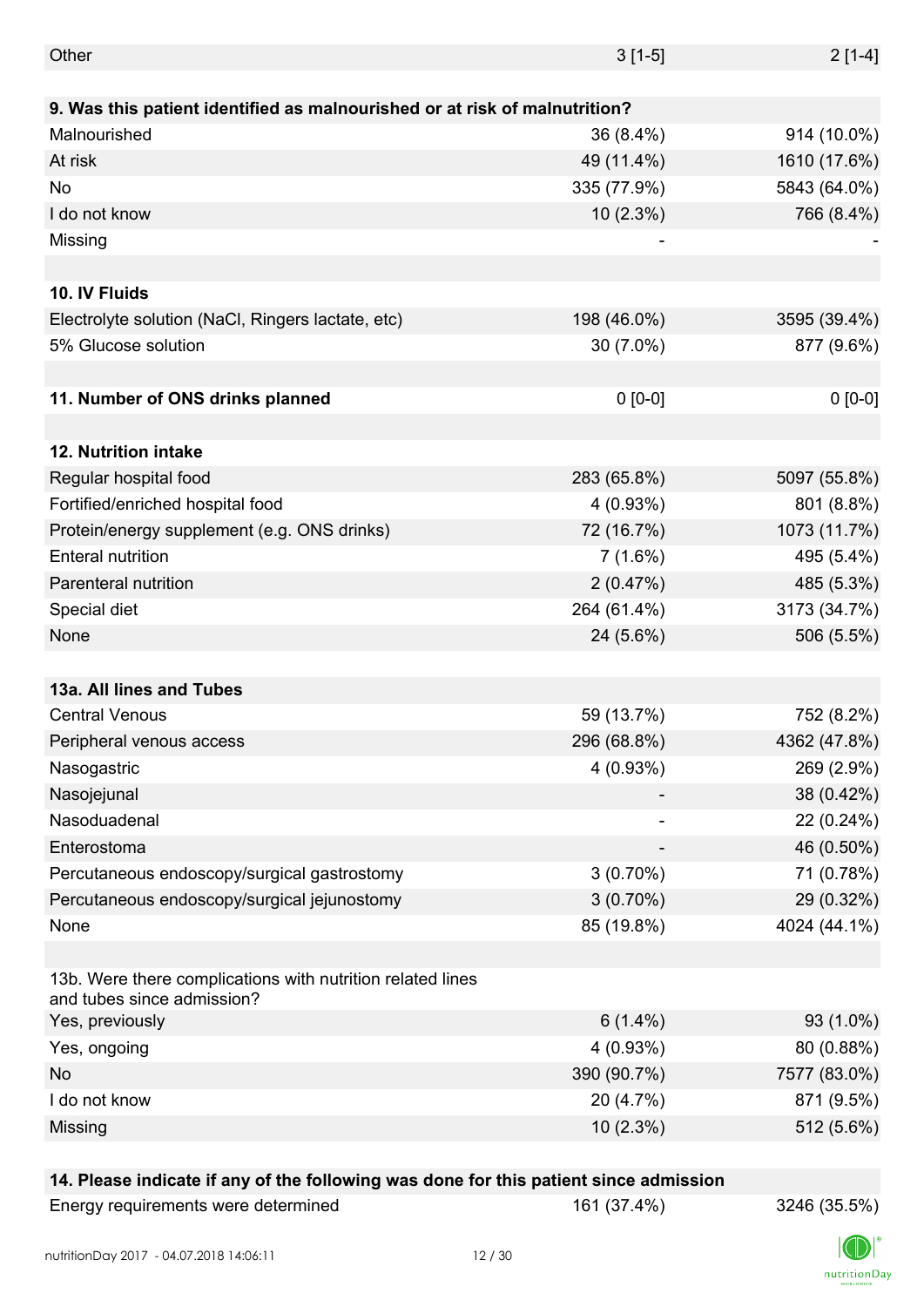| Protein requirements were determined                     | 161 (37.4%) | 2888 (31.6%) |
|----------------------------------------------------------|-------------|--------------|
| Food/Nutrition intake was recorded in the patient record | 297 (69.1%) | 4124 (45.2%) |
| Nutrition treatment plan was developed                   | 177 (41.2%) | 3183 (34.9%) |
| Nutrition expert was consulted                           | 154 (35.8%) | 3050 (33.4%) |
| Malnutrition status is recorded in the patient record    | 127 (29.5%) | 2529 (27.7%) |
| None                                                     |             |              |
|                                                          |             |              |
| 15a. Energy goal                                         |             |              |
| < 500 kcal                                               | 7(1.6%)     | 335 (3.7%)   |
| 500-999 kcal                                             |             | 109 (1.2%)   |
| 1000-1499 kcal                                           | $35(8.1\%)$ | 957 (10.5%)  |
| 1500-1999 kcal                                           | 107 (24.9%) | 2729 (29.9%) |
| >=2000 kcal                                              | 28 (6.5%)   | 993 (10.9%)  |
| Not determined                                           | 246 (57.2%) | 3222 (35.3%) |
| I do not know                                            | 7(1.6%)     | 752 (8.2%)   |
| Missing                                                  |             | 36 (0.39%)   |
|                                                          |             |              |
| 15b. Energy intake                                       |             |              |
| $< 500$ kcal                                             | 27 (6.3%)   | 615 (6.7%)   |
| 500-999 kcal                                             | $15(3.5\%)$ | 525 (5.7%)   |
| 1000-1499 kcal                                           | 33 (7.7%)   | 1192 (13.1%) |
| 1500-1999 kcal                                           | 82 (19.1%)  | 2032 (22.2%) |
| >=2000 kcal                                              | 13 (3.0%)   | 597 (6.5%)   |
| Not determined                                           | 217 (50.5%) | 2998 (32.8%) |
| I do not know                                            | 43 (10.0%)  | 1122 (12.3%) |
| Missing                                                  |             | 52 (0.57%)   |
|                                                          |             |              |
| 16. Since admission, this patient's health status has    |             |              |
| Improved                                                 | 212 (49.3%) | 4626 (50.7%) |
| Deteriorated                                             | $10(2.3\%)$ | 514 (5.6%)   |
| Remained the same                                        | 88 (20.5%)  | 2506 (27.4%) |
| This patient has just been admitted                      | 33 (7.7%)   | 574 (6.3%)   |
| I do not know                                            | 87 (20.2%)  | 913 (10.0%)  |
| Missing                                                  |             |              |
|                                                          |             |              |
| Length of hospital stay (days)                           | $7[4-11]$   | 12 [6-24]    |
|                                                          |             |              |
| <b>Outcome Code</b>                                      |             |              |
| 1= Still in the hospital                                 | $5(1.2\%)$  | 796 (8.7%)   |
| 2= Transferred to another hospital                       | $3(0.70\%)$ | 219 (2.4%)   |
| 3= Transferred to long term care                         | 31(7.2%)    | 373 (4.1%)   |
| 4= Rehabilitation                                        | 39 (9.1%)   | 500 (5.5%)   |
| 5= Discharged home                                       | 261 (60.7%) | 6731 (73.7%) |
| 6= Death                                                 | $5(1.2\%)$  | 283 (3.1%)   |

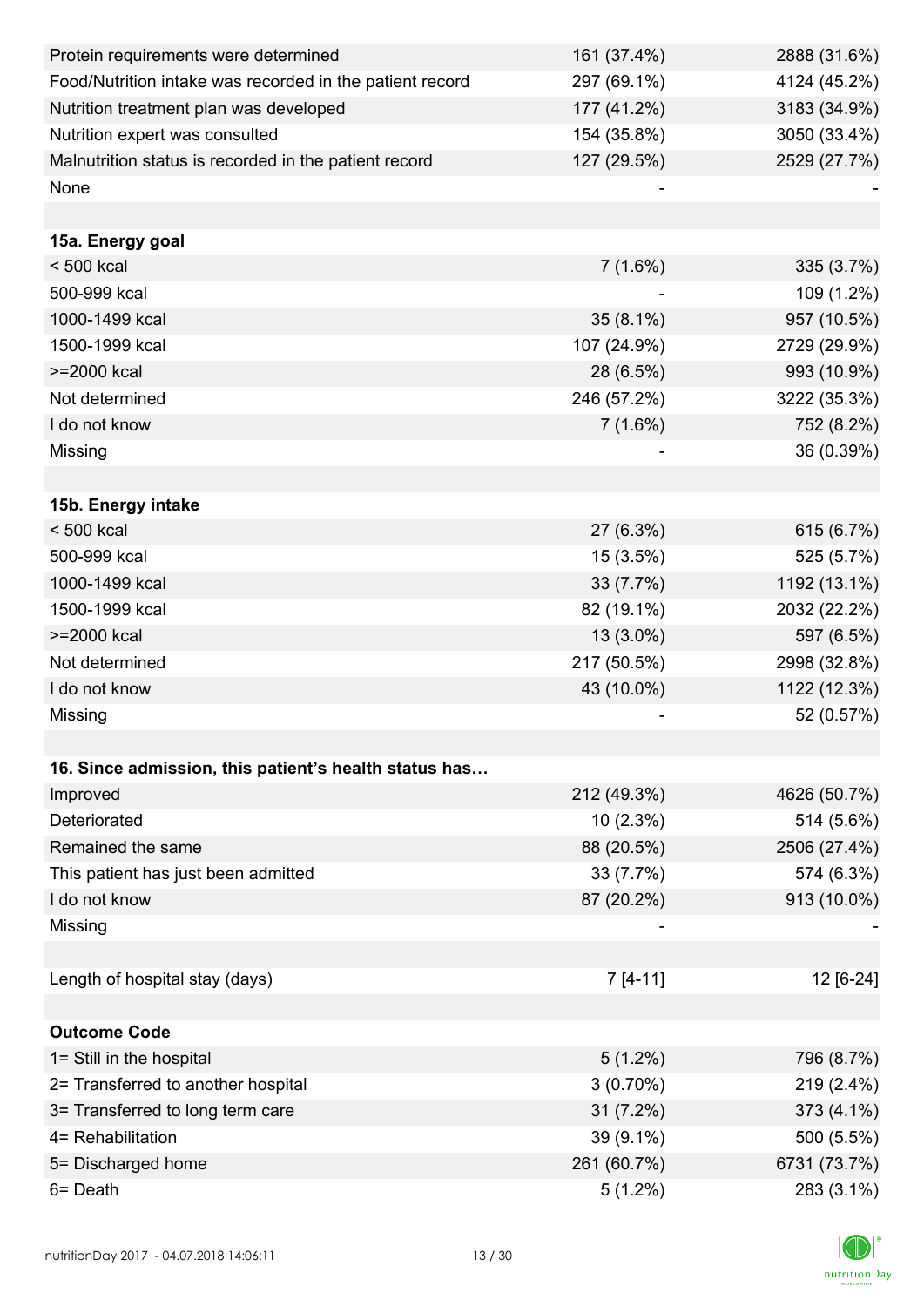| $7 =$ Others                         | $8(1.9\%)$  | 175 (1.9%)   |
|--------------------------------------|-------------|--------------|
| Missing                              | 78 (18.1%)  | 56 (0.61%)   |
|                                      |             |              |
| Readmitted since ND                  |             |              |
| $1 = No$                             | 264 (77.9%) | 6273 (77.4%) |
| 2= Yes, same hospital planned        | $14(4.1\%)$ | 483 (6.0%)   |
| 3= Yes, same hospital unplanned      | 57 (16.8%)  | 471 (5.8%)   |
| 4= Yes, different hospital planned   | 1(0.29%)    | 45 (0.56%)   |
| 5= Yes, different hospital unplanned | 1(0.29%)    | 45 (0.56%)   |
| 6= Unknown                           |             | 366 (4.5%)   |
| Missing                              | 3(0.88%)    | 428 (5.3%)   |

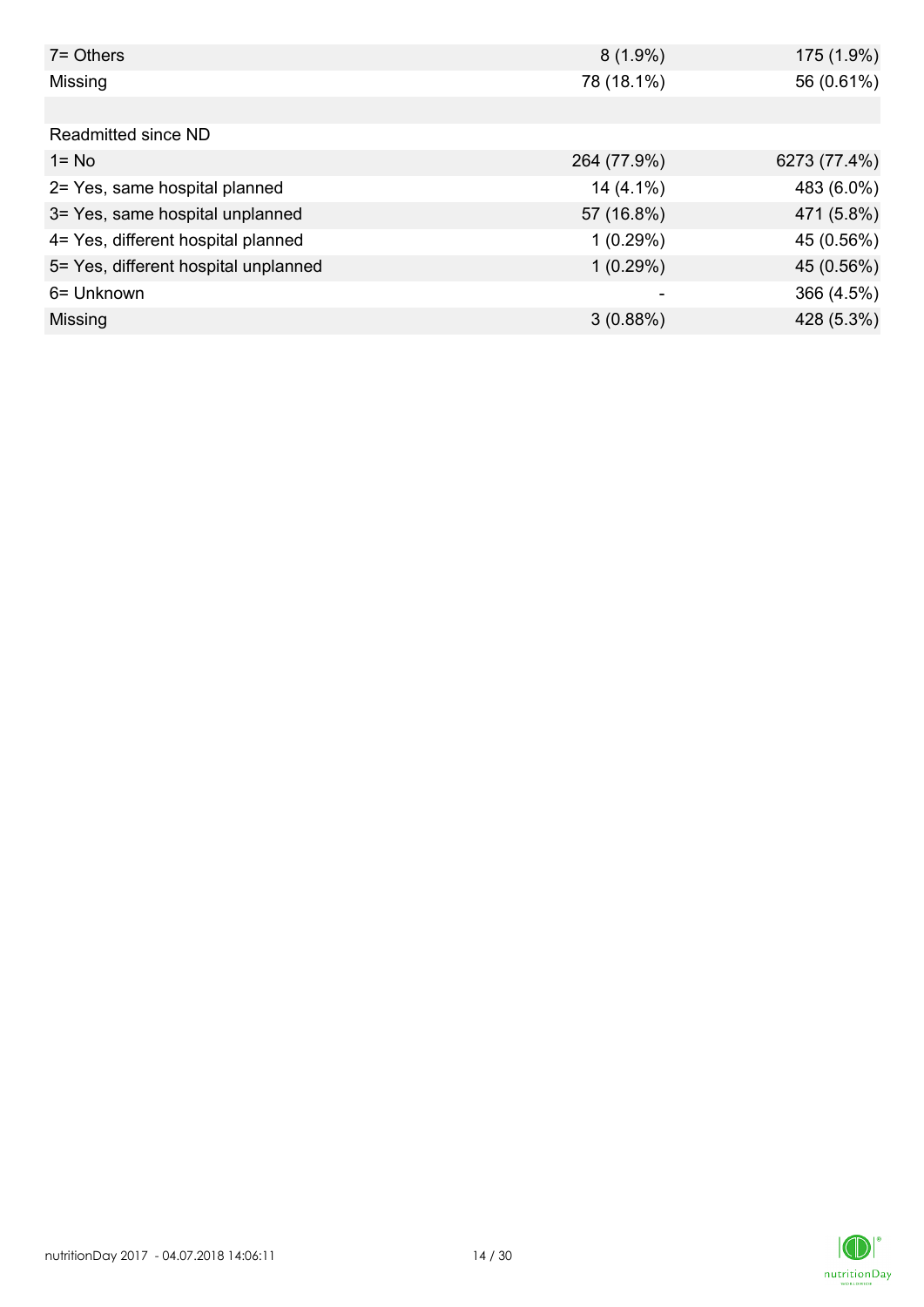|                                                                                      | <b>YOUR RESULTS</b> | <b>REFERENCE RESULTS</b> |
|--------------------------------------------------------------------------------------|---------------------|--------------------------|
|                                                                                      |                     |                          |
| 1. What are your typical dietary habits?                                             |                     |                          |
| No special dietary habits                                                            | 228 (60.3%)         | 6102 (69.3%)             |
| I am vegetarian                                                                      | $4(1.1\%)$          | 153 (1.7%)               |
| I adhee to a vegan diet                                                              |                     | 53 (0.60%)               |
| I eat gluten-free diet                                                               | $7(1.9\%)$          | 78 (0.89%)               |
| I avoid added sugars                                                                 | 53 (14.0%)          | 1353 (15.4%)             |
| I avoid carbohydrates                                                                | 33 (8.7%)           | 515 (5.9%)               |
| I eat a low fat-diet                                                                 | 29 (7.7%)           | 1034 (11.8%)             |
| I am lactose intolerant                                                              | 11 (2.9%)           | 343 (3.9%)               |
| Other special diet due to intolerances/allergies                                     | 14 (3.7%)           | 179 (2.0%)               |
| Other                                                                                | 70 (18.5%)          | 617 (7.0%)               |
| No answer given                                                                      | 6(1.6%)             | 217 (2.5%)               |
|                                                                                      |                     |                          |
| 2. Where did you live before your current hospital admission?                        |                     |                          |
| At home                                                                              | 332 (87.8%)         | 7771 (88.3%)             |
| In a nursing home or other live-in facility                                          | 28 (7.4%)           | 295 (3.4%)               |
| I was transferred from another hospital                                              | $8(2.1\%)$          | 456 (5.2%)               |
| Other                                                                                | $9(2.4\%)$          | 147 (1.7%)               |
| Missing                                                                              | 1(0.26%)            | 131 (1.5%)               |
| 3. In general, are you able to walk?                                                 |                     |                          |
| Yes                                                                                  | 223 (59.0%)         | 5599 (63.6%)             |
| Yes, with someone's help                                                             | 32 (8.5%)           | 963 (10.9%)              |
| Yes, independently using a cane, walker, or crutches                                 | 85 (22.5%)          | 1142 (13.0%)             |
| No, I have a wheelchair                                                              | 25 (6.6%)           | 383 (4.4%)               |
| No, I am bedridden                                                                   | 11 (2.9%)           | 579 (6.6%)               |
| Missing                                                                              | 2(0.53%)            | 134 (1.5%)               |
|                                                                                      |                     |                          |
| 4. In general, how would you say your health is?                                     |                     |                          |
| Very good                                                                            | $27(7.1\%)$         | 633 (7.2%)               |
| Good                                                                                 | 121 (32.0%)         | 3217 (36.6%)             |
| Fair                                                                                 | 144 (38.1%)         | 3329 (37.8%)             |
| Poor                                                                                 | 66 (17.5%)          | 1202 (13.7%)             |
| Very poor                                                                            | 15 (4.0%)           | 268 (3.0%)               |
| Missing                                                                              | $5(1.3\%)$          | 151 (1.7%)               |
| 5. Over the last 12 months prior to your current hospital admission approximately    |                     |                          |
| how many times have you seen a doctor?                                               | $5[2-10]$           | $4$ [2-10]               |
| how many times have you been admitted to the<br>hospital (Emergency room, any ward)? | $1[1-3]$            | $1[0-2]$                 |

| 100                                                  |            |           |
|------------------------------------------------------|------------|-----------|
| how many nights in total have you spent in hospital? | $4$ [1-10] | $5[0-15]$ |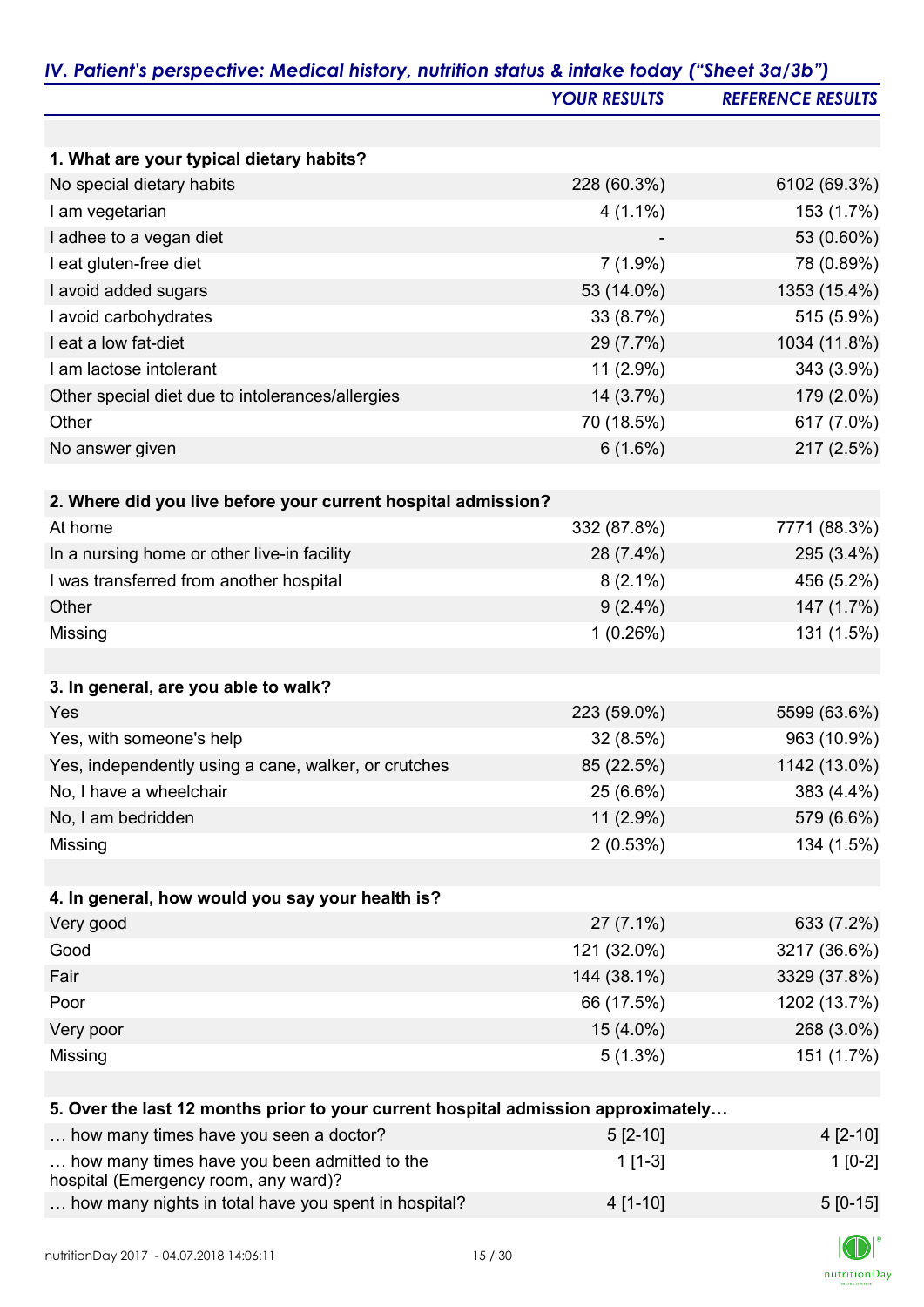| 6. How many different medications do you take routinely each day (prior to hospitalisation)? |             |              |
|----------------------------------------------------------------------------------------------|-------------|--------------|
| $1 - 2$                                                                                      | 42 (11.1%)  | 1694 (19.3%) |
| $3 - 5$                                                                                      | 96 (25.4%)  | 2352 (26.7%) |
| More than 5                                                                                  | 194 (51.3%) | 2722 (30.9%) |
| None                                                                                         | 33 (8.7%)   | 1418 (16.1%) |
| I do not know                                                                                | $9(2.4\%)$  | 449 (5.1%)   |
| Missing                                                                                      | $4(1.1\%)$  | 165 (1.9%)   |
|                                                                                              |             |              |
| 7. Do you have health insurance?                                                             |             |              |
| Yes, private insurance only                                                                  | 64 (16.9%)  | 1319 (15.0%) |
| Yes, public insurance only                                                                   | 130 (34.4%) | 4350 (49.4%) |
| Yes, both                                                                                    | 80 (21.2%)  | 1115 (12.7%) |
| None                                                                                         | 24 (6.3%)   | 1177 (13.4%) |
| I prefer not to answer                                                                       | 43 (11.4%)  | 510 (5.8%)   |
| Missing                                                                                      | 37 (9.8%)   | 329 (3.7%)   |
|                                                                                              |             |              |
| 8. What was your weight 5 years ago?                                                         | 82 [66-101] | 70 [60-83]   |
| I do not know                                                                                | 77 (20.4%)  | 2377 (27.0%) |
|                                                                                              |             |              |
| 9a. Have you lost weight within the last 3 months?                                           |             |              |
| Yes, intentionally                                                                           | 50 (13.2%)  | 827 (9.4%)   |
| Yes, unintentionally                                                                         | 138 (36.5%) | 3324 (37.8%) |
| No, my weight stayed the same                                                                | 114 (30.2%) | 2582 (29.3%) |
| No, I gained weight                                                                          | 46 (12.2%)  | 951 (10.8%)  |
| I do not know                                                                                | $23(6.1\%)$ | 907 (10.3%)  |
| Missing                                                                                      | $7(1.9\%)$  | 209 (2.4%)   |
|                                                                                              |             |              |
| 9b. If yes, how many kg did you lose?                                                        | $7[3-12]$   | $6[3-10]$    |
| I do not know                                                                                | 21 (11.2%)  | 701 (16.9%)  |
|                                                                                              |             |              |
| 10. Did you know about your hospitalisation two days                                         | 80 (22.3%)  | 3271 (39.2%) |
| before admission? (Yes)                                                                      |             |              |
|                                                                                              |             |              |
| 11. Please indicate if you                                                                   |             |              |
| were weighed at admission                                                                    | 217 (57.4%) | 4927 (56.7%) |
| were informed about your nutrition status                                                    | 111 (29.7%) | 2797 (32.5%) |
| were informed about nutrition care options                                                   | 124 (33.0%) | 2491 (29.0%) |
| received special nutrition care                                                              | 125 (33.1%) | 2357 (27.5%) |
|                                                                                              |             |              |
| 12. How well have you eaten in the week before you were admitted to the hospital?            |             |              |
| More than normal                                                                             | 14 (3.7%)   | 388 (4.4%)   |
| Normal                                                                                       | 207 (54.6%) | 5401 (61.8%) |

About 3/4 of normal 3/4 of normal 33 (8.7%) 33 (8.7%) About half of normal 1065 (12.2%)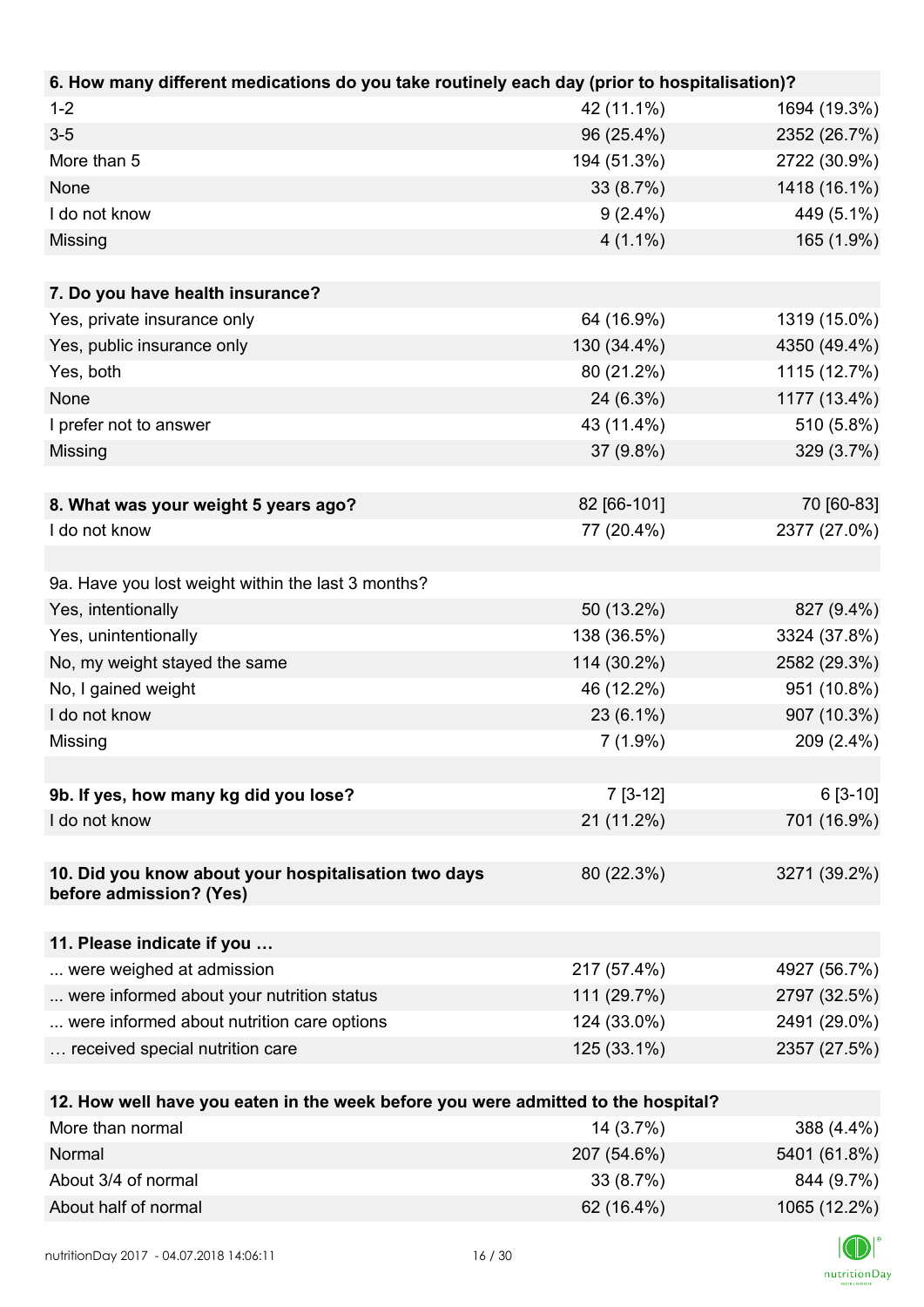| About a quarter to nearly nothing                                              | 53 (14.0%)                | 791 (9.0%)                                                                                                                                        |
|--------------------------------------------------------------------------------|---------------------------|---------------------------------------------------------------------------------------------------------------------------------------------------|
| I do not know                                                                  | $4(1.1\%)$                | 88 (1.0%)                                                                                                                                         |
| Missing                                                                        | 6(1.6%)                   | 167 (1.9%)                                                                                                                                        |
|                                                                                |                           |                                                                                                                                                   |
| 13. In general, how satisfied are you with the food at the hospital?           |                           |                                                                                                                                                   |
| Very satisfied                                                                 | 115 (30.3%)               | 2368 (27.1%)                                                                                                                                      |
| Somewhat satisfied                                                             | 116 (30.6%)               | 2629 (30.1%)                                                                                                                                      |
| <b>Neutral</b>                                                                 | 79 (20.8%)                | 1752 (20.0%)                                                                                                                                      |
| <b>Dissatisfied</b>                                                            | 29 (7.7%)                 | 691 (7.9%)                                                                                                                                        |
| Very dissatisfied                                                              | $10(2.6\%)$               | 261 (3.0%)                                                                                                                                        |
| I do not know                                                                  | 19 (5.0%)                 | 726 (8.3%)                                                                                                                                        |
| Missing                                                                        | 11 (2.9%)                 | 317 (3.6%)                                                                                                                                        |
|                                                                                |                           |                                                                                                                                                   |
| 14. Did you get any help with eating TODAY?                                    |                           |                                                                                                                                                   |
| Yes, from family or friends                                                    | 19 (5.0%)                 | 978 (11.2%)                                                                                                                                       |
| Yes, from hospital staff                                                       | 18 (4.7%)                 | 581 (6.6%)                                                                                                                                        |
| No                                                                             | 326 (86.0%)               | 6652 (76.1%)                                                                                                                                      |
| I do not know                                                                  | $4(1.1\%)$                | $113(1.3\%)$                                                                                                                                      |
| Missing                                                                        | $12(3.2\%)$               | 420 (4.8%)                                                                                                                                        |
|                                                                                |                           |                                                                                                                                                   |
| 15. Were you able to eat without interruption TODAY?<br>(Yes)                  | 235 (64.7%)               | 6110 (74.6%)                                                                                                                                      |
|                                                                                |                           |                                                                                                                                                   |
|                                                                                |                           |                                                                                                                                                   |
| 16a. Please indicate how much hospital food you ate for lunch or dinner TODAY: |                           |                                                                                                                                                   |
| About all                                                                      | 145 (38.3%)               |                                                                                                                                                   |
| 1/2                                                                            | 105 (27.7%)               |                                                                                                                                                   |
| 1/4                                                                            | 58 (15.3%)                | 1064 (12.2%)                                                                                                                                      |
| Nothing                                                                        | 53 (14.0%)                |                                                                                                                                                   |
| Missing                                                                        | 18 (4.7%)                 |                                                                                                                                                   |
|                                                                                |                           |                                                                                                                                                   |
| 16b. The portion size of the meal I ordered TODAY was                          |                           |                                                                                                                                                   |
| Standard                                                                       | 239 (63.1%)               |                                                                                                                                                   |
| Smaller                                                                        | $23(6.1\%)$               | 811 (9.3%)                                                                                                                                        |
| Larger                                                                         | 50 (13.2%)                |                                                                                                                                                   |
| I do not know                                                                  | 37 (9.8%)                 | 884 (10.1%)                                                                                                                                       |
| Missing                                                                        | 30 (7.9%)                 | 1094 (12.5%)                                                                                                                                      |
|                                                                                |                           |                                                                                                                                                   |
| 17. If you did not eat everything of your meal, please tell us why:            |                           |                                                                                                                                                   |
| I did not like the type of food offered                                        | 56 (25.9%)                |                                                                                                                                                   |
| I did not like the smell/taste of the food                                     | 32 (14.8%)                | 474 (11.4%)                                                                                                                                       |
| The food did not fit my cultural/religious preferences                         | $2(0.93\%)$               |                                                                                                                                                   |
| The food was too hot                                                           | $2(0.93\%)$               | 15 (0.36%)                                                                                                                                        |
| The food was too cold                                                          | 12 (5.6%)                 | 95(2.3%)                                                                                                                                          |
| Due to food allergy/intolerance<br>I was not hungry at that time               | $1(0.46\%)$<br>49 (22.7%) | 4213 (48.2%)<br>2075 (23.7%)<br>1004 (11.5%)<br>388 (4.4%)<br>5611 (64.2%)<br>344 (3.9%)<br>608 (14.7%)<br>54 (1.3%)<br>27 (0.65%)<br>709 (17.1%) |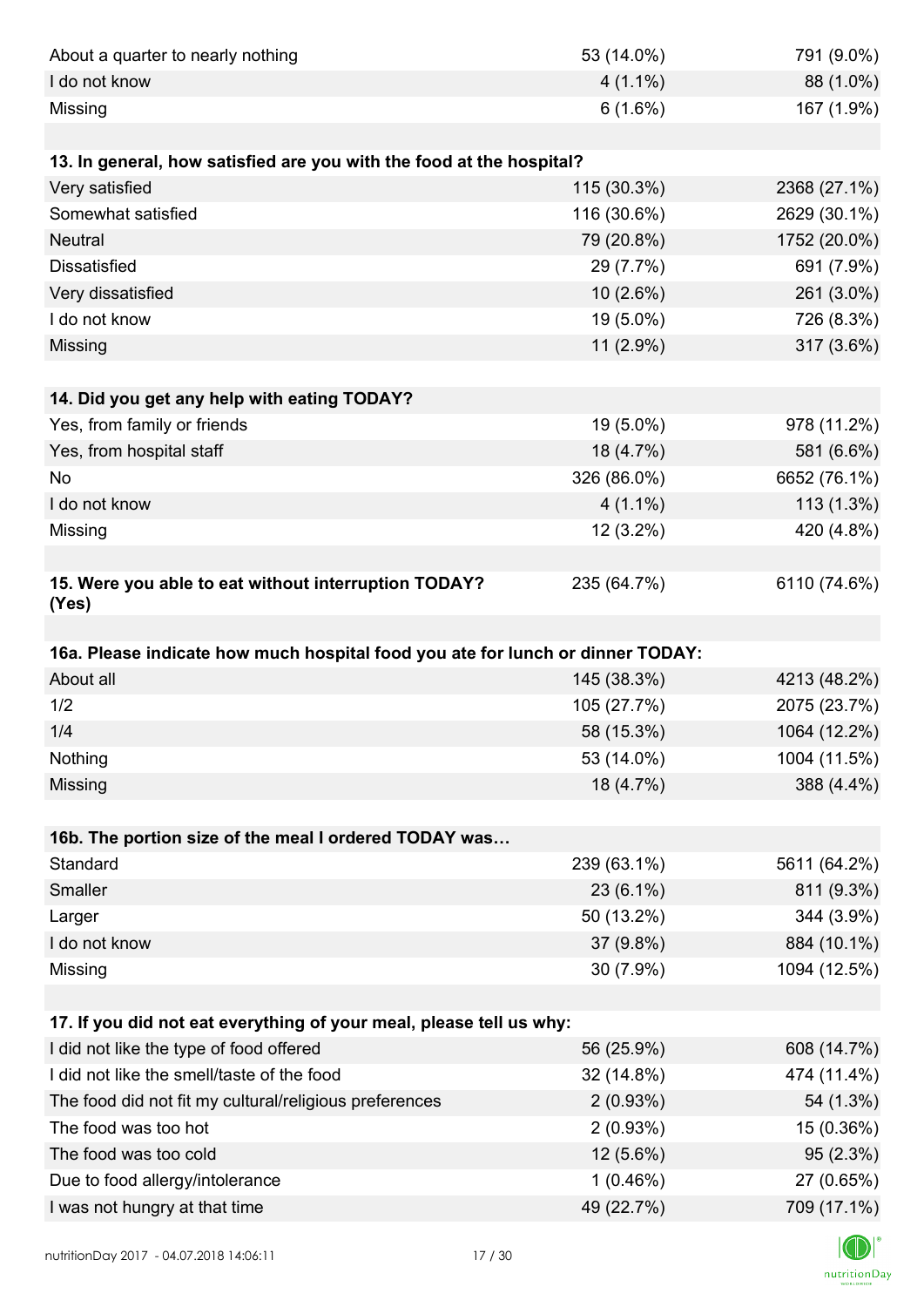| I do not have my usual appetite                                                      | 60 (27.8%)  | 1167 (28.2%) |
|--------------------------------------------------------------------------------------|-------------|--------------|
| I have problems chewing/swallowing                                                   | $11(5.1\%)$ | 239 (5.8%)   |
| I normally eat less than what was served                                             | 23 (10.6%)  | 457 (11.0%)  |
| I had nausea/vomiting                                                                | 13 (6.0%)   | 345 (8.3%)   |
| I was too tired                                                                      | 14 (6.5%)   | 227 (5.5%)   |
| I cannot eat without help                                                            | $1(0.46\%)$ | 73 (1.8%)    |
| I was not allowed to eat                                                             | 17 (7.9%)   | 460 (11.1%)  |
| I had an exam, surgery, or test and missed my meal                                   | 13 (6.0%)   | 243 (5.9%)   |
| I did not get requested food                                                         | 2(0.93%)    | 54 (1.3%)    |
| No answer given                                                                      | 26 (12.0%)  | 510 (12.3%)  |
|                                                                                      |             |              |
| 18. Enter the number of glasses/cups of the drinks you consumed in the last 24 hours |             |              |
| Water                                                                                | $3[2-5]$    | $3[2-5]$     |
| Tea                                                                                  | $1[0-2]$    | $1[0-2]$     |
| Coffee                                                                               | $1[0-2]$    | $1[0-2]$     |
| <b>Milk</b>                                                                          | $1 [0-1]$   | $1[0-1]$     |
| Fruit juice                                                                          | $1[1-2]$    | $1[0-2]$     |
| Soft drinks                                                                          | $1[0-2]$    | $0[0-1]$     |
| <b>Nutrition drink</b>                                                               | $0 [0-1]$   | $0 [0-1]$    |
| Other                                                                                | $0 [0-0]$   | $0 [0-1]$    |
|                                                                                      |             |              |
| 19a. Did you eat any food apart from hospital food<br><b>TODAY?</b>                  | 52 (14.4%)  | 2179 (27.2%) |
| 19b. If yes, what did you eat?                                                       |             |              |
| Sweet snacks                                                                         | 16 (30.8%)  | 548 (25.1%)  |
| Salty snacks                                                                         | 10 (19.2%)  | 290 (13.3%)  |
| Homemade food                                                                        | 6(11.5%)    | 320 (14.7%)  |
| Fruits                                                                               | 4(7.7%)     | 774 (35.5%)  |
| Dairy products                                                                       | $1(1.9\%)$  | 221 (10.1%)  |
| Food delivered/restaurant                                                            | 4(7.7%)     | 85 (3.9%)    |
| Sandwich                                                                             | 4(7.7%)     | 145 (6.7%)   |
| Other                                                                                | 14 (26.9%)  | 429 (19.7%)  |
|                                                                                      |             |              |
| 20. How has your food intake changed since your hospital admission?                  |             |              |
| Increased                                                                            | 77 (20.3%)  | 1201 (13.7%) |
| Decreased                                                                            | 122 (32.2%) | 2809 (32.1%) |
| Stayed the same                                                                      | 147 (38.8%) | 3616 (41.4%) |
| I do not know                                                                        | 19 (5.0%)   | 601 (6.9%)   |
| Missing                                                                              | 14 (3.7%)   | 517 (5.9%)   |
|                                                                                      |             |              |
| 21. TODAY I feel                                                                     |             |              |
| Stronger than at admission                                                           | 177 (46.7%) | 3792 (43.4%) |
| Weaker than at admission                                                             | 65 (17.2%)  | 1514 (17.3%) |
| Same as at admission                                                                 | 117 (30.9%) | 2454 (28.1%) |
|                                                                                      |             |              |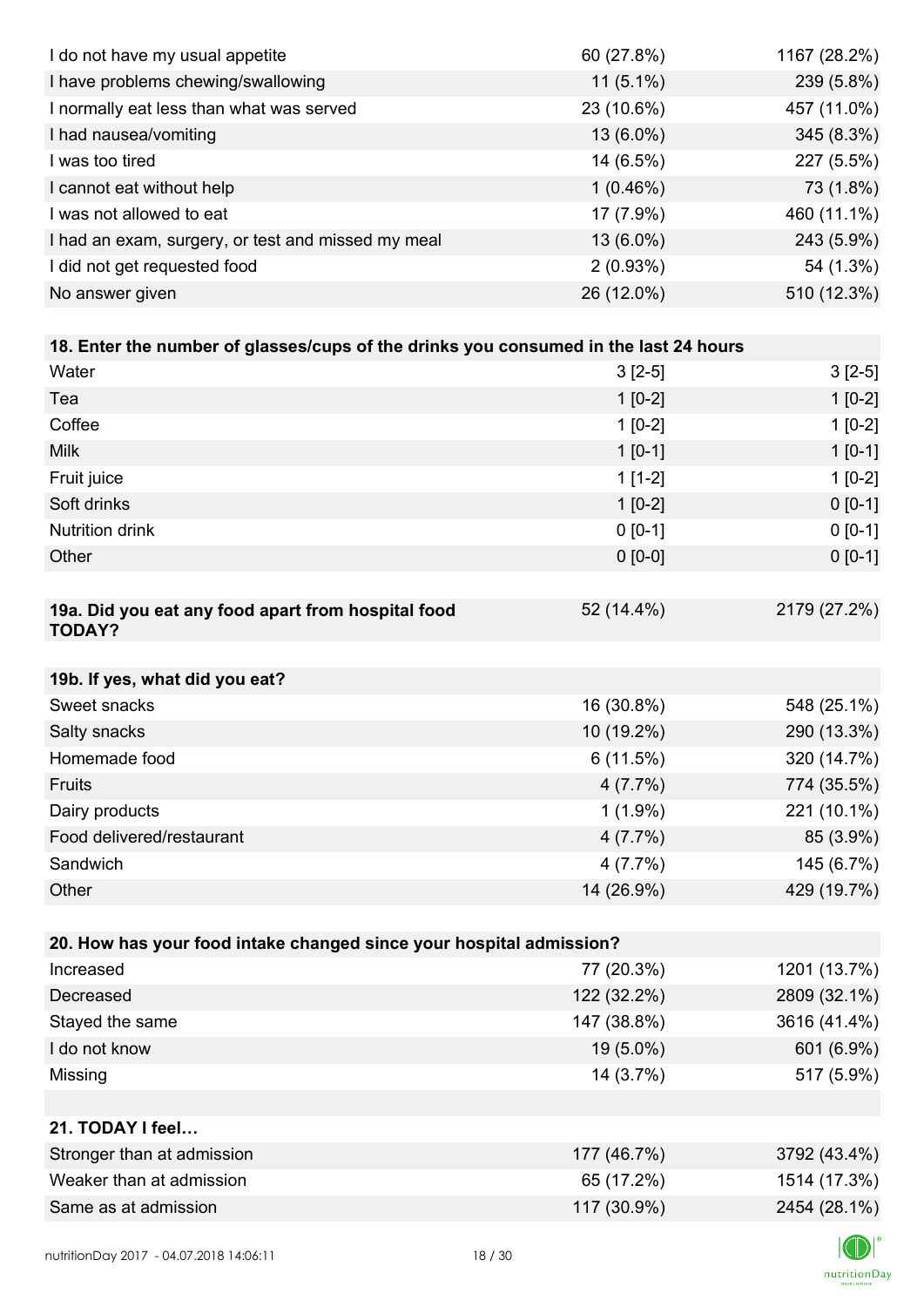| I was admitted today                                 | 2(0.53%)    | 239 (2.7%)   |
|------------------------------------------------------|-------------|--------------|
| I do not know                                        | 14 (3.7%)   | 466 (5.3%)   |
| Missing                                              | $4(1.1\%)$  | 279 (3.2%)   |
|                                                      |             |              |
| 22. Can you walk without assistance TODAY?           |             |              |
| Yes                                                  | 215 (56.7%) | 5103 (58.4%) |
| No, only with assistance                             | 120 (31.7%) | 2181 (24.9%) |
| No, I stay in bed                                    | $35(9.2\%)$ | 984 (11.3%)  |
| Missing                                              | $9(2.4\%)$  | 476 (5.4%)   |
|                                                      |             |              |
| 23. Did anyone help you complete this questionnaire? | 303 (80.8%) | 5889 (69.0%) |

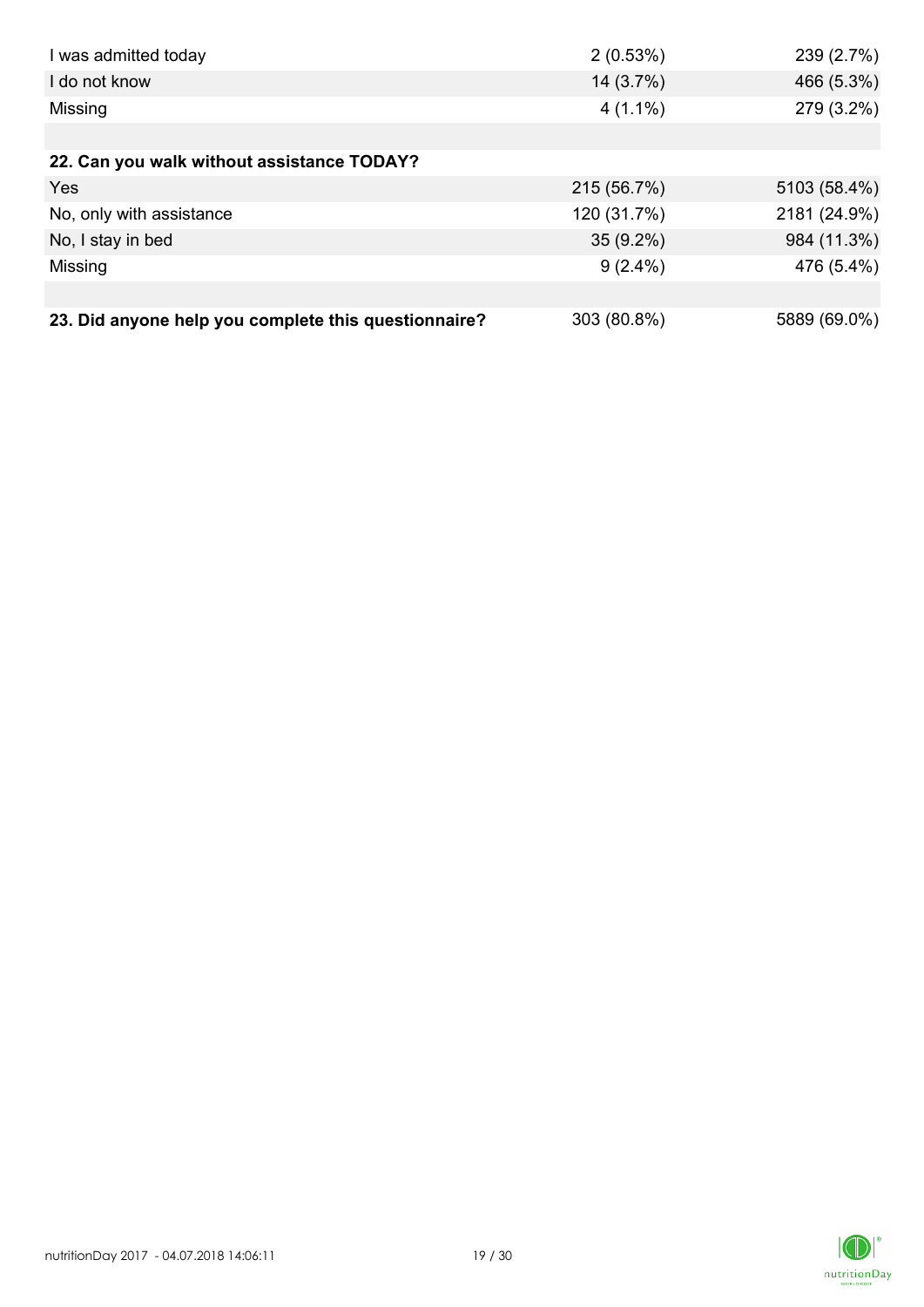|                                                                          | <b>YOUR RESULTS</b>      | <b>REFERENCE RESULTS</b> |
|--------------------------------------------------------------------------|--------------------------|--------------------------|
| Number of units with cancer patients:                                    | 3                        | 116                      |
| Computerized system in hospital:                                         | 3 units (100%) YES       | 112 units (97%) YES      |
| Nutritional treatment of cancer patients is part of overall<br>care plan | 3 units (100%) YES       | 98 units (84%) YES       |
| <b>Nutritional treatment is considered</b>                               |                          |                          |
| Routinely                                                                | 2(66,7%)                 | 59 (50,9%)               |
| When patient asks                                                        |                          | 29 (25,0%)               |
| When body weight loss > 10%                                              | $1(33,3\%)$              | 39 (33,6%)               |
| During palliative phase                                                  |                          | 33 (28,4%)               |
| Other                                                                    | $\overline{\phantom{a}}$ | 6(5,17%)                 |
| Missing                                                                  |                          | 17 (14,7%)               |
| Nutritional treatment is not part of the comprehensive approach due to   |                          |                          |
| Lack of evidence                                                         | -                        | $7(6,03\%)$              |
| No knowledge of the field                                                |                          | $7(6,03\%)$              |
| No reimbursement                                                         | $\overline{\phantom{a}}$ | $7(6,03\%)$              |
| It feeds the tumour                                                      |                          | $1(0,86\%)$              |
| Other                                                                    | ٠                        | 4(3,45%)                 |
|                                                                          |                          |                          |
| Nutritional therapy used for cancer patients                             |                          |                          |
| Nutrition according to nutrition plan                                    | 2(66,7%)                 | 67 (57,8%)               |
| Calculation of energy needs                                              | $3(100\%)$               | 85 (73,3%)               |
| Monitoring patients intake and use of oral supplements                   | $3(100\%)$               | 102 (87,9%)              |
| None                                                                     |                          | 4(3,45%)                 |
| Other                                                                    |                          | $5(4,31\%)$              |
| Missing                                                                  |                          | 2(1,72%)                 |
| Nutritional therapy is not used due to                                   |                          |                          |
| Lack of evidence                                                         |                          | 2(1,72%)                 |
| Lack of experience                                                       | -                        | 6(5,17%)                 |
| No reimbursement                                                         |                          | 3(2,59%)                 |
| Lack of dietitians                                                       |                          | $8(6,90\%)$              |
| Lack of other experts                                                    |                          | 3(2,59%)                 |
| Other                                                                    |                          | $1(0,86\%)$              |
| Missing                                                                  |                          |                          |
|                                                                          |                          |                          |

**Assessment of parameters in cancer patients & methods used:**

### **Anthropometry/Body composition:**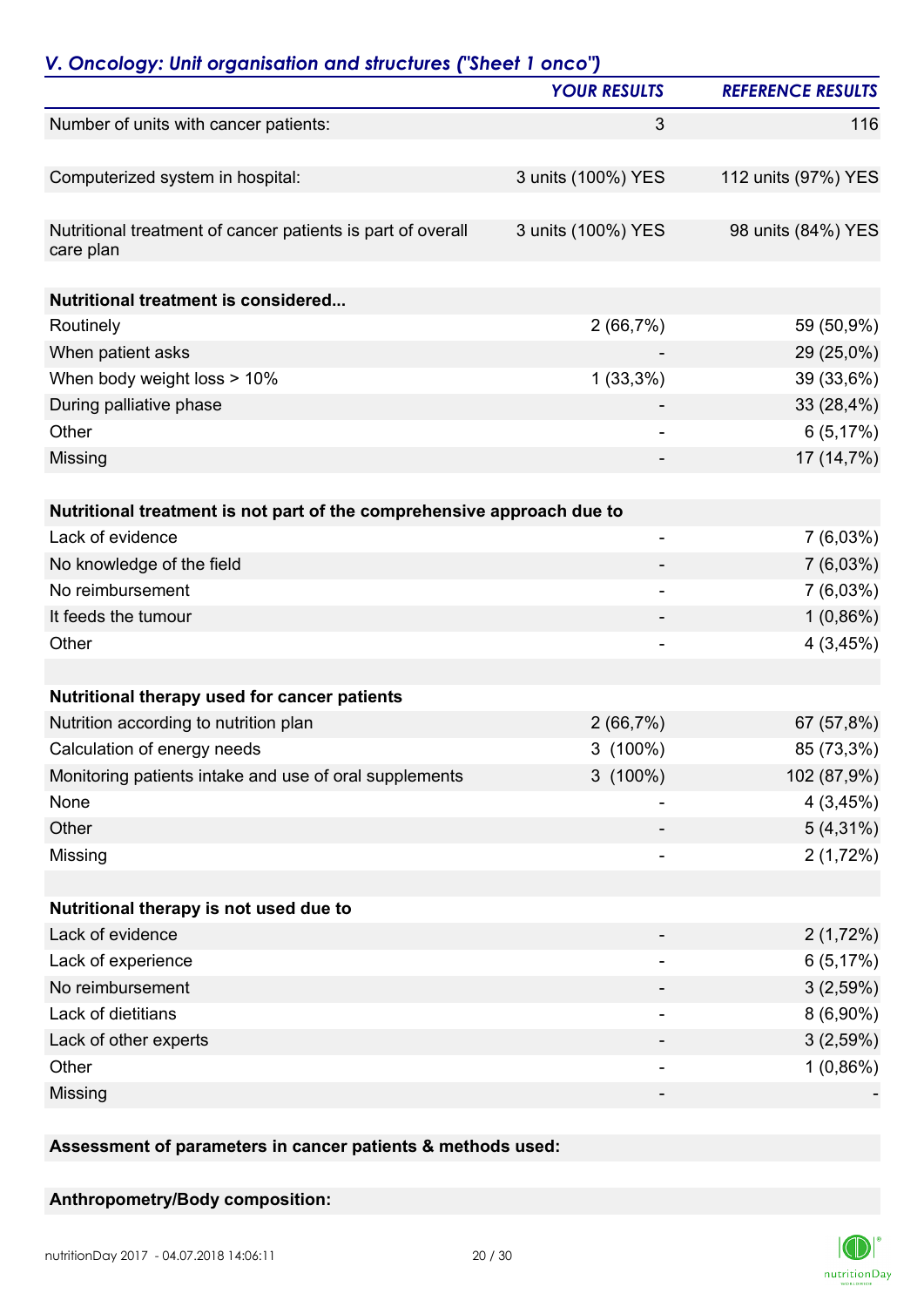| <b>Body weight</b>              |                          |             |
|---------------------------------|--------------------------|-------------|
| Regularly                       | 2(66,7%)                 | 78 (67,2%)  |
| At chemotherapy                 | $\overline{\phantom{a}}$ | 12 (10,3%)  |
| When necessary                  | $1(33,3\%)$              | 23 (19,8%)  |
| <b>Never</b>                    |                          | $1(0,86\%)$ |
| Unknown                         |                          | 1(0,86%)    |
| Missing                         |                          | 1(0,86%)    |
|                                 |                          |             |
| Anthropometrics (circumference) |                          |             |
| Regularly                       |                          | 13 (11,2%)  |
| At chemotherapy                 |                          | $1(0,86\%)$ |
| When necessary                  | 2(66,7%)                 | 42 (36,2%)  |
| Never                           | $1(33,3\%)$              | 53 (45,7%)  |
| Unknown                         |                          | 1(0,86%)    |
| Missing                         | $\overline{\phantom{a}}$ | 6(5,17%)    |
|                                 |                          |             |
| <b>BIA</b>                      |                          |             |
| Regularly                       |                          | $5(4,31\%)$ |
| At chemotherapy                 |                          |             |
| When necessary                  | $1(33,3\%)$              | 25 (21,6%)  |
| Never                           |                          | 78 (67,2%)  |
| Unknown                         | 2(66,7%)                 | 3(2,59%)    |
| Missing                         |                          | $5(4,31\%)$ |
|                                 |                          |             |
| <b>CT SCAN</b>                  |                          |             |
| Regularly                       |                          | 6(5,17%)    |
| At chemotherapy                 |                          | $1(0,86\%)$ |
| When necessary                  | $1(33,3\%)$              | 32 (27,6%)  |
| Never                           | $1(33,3\%)$              | 70 (60,3%)  |
| Unknown                         | $1(33,3\%)$              | 3(2,59%)    |
| Missing                         |                          | 4(3,45%)    |
|                                 |                          |             |
| <b>DEXA</b>                     |                          |             |
| Regularly                       |                          | 2(1,72%)    |
| At chemotherapy                 | ۰                        |             |
| When necessary                  | $1(33,3\%)$              | 16 (13,8%)  |
| Never                           |                          | 85 (73,3%)  |
| Unknown                         | $1(33,3\%)$              | $8(6,90\%)$ |
| Missing                         | $1(33,3\%)$              | $5(4,31\%)$ |
|                                 |                          |             |
| <b>Other (body composition)</b> |                          |             |
| Regularly                       |                          | $1(0,86\%)$ |
| At chemotherapy                 |                          |             |
| When necessary                  | $1(33,3\%)$              | 17 (14,7%)  |
|                                 |                          |             |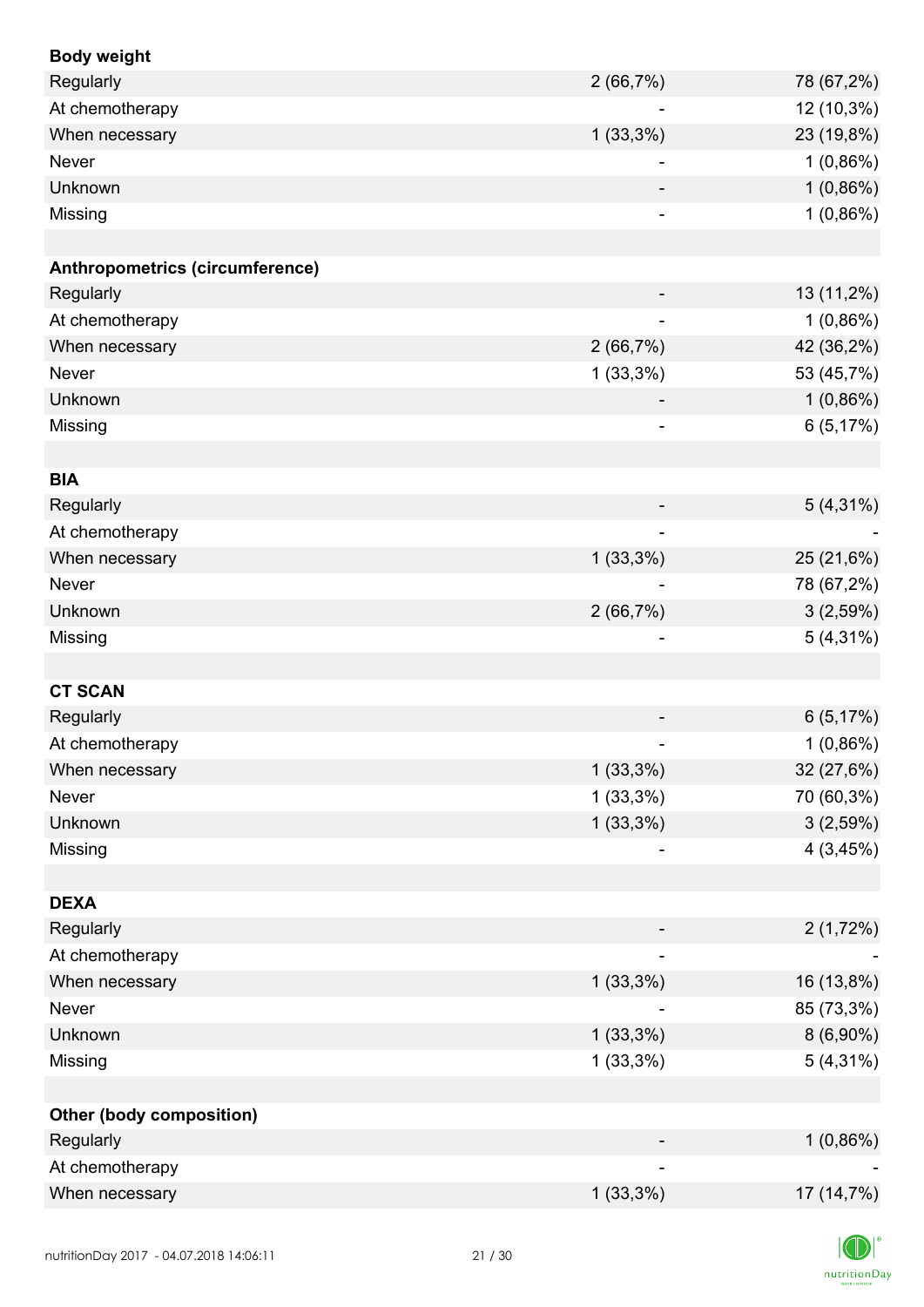| <b>Never</b>                         |                          | 40 (34,5%)  |
|--------------------------------------|--------------------------|-------------|
| Unknown                              | $1(33,3\%)$              | 21 (18,1%)  |
| Missing                              | $1(33,3\%)$              | 37 (31,9%)  |
|                                      |                          |             |
| <b>Body function:</b>                |                          |             |
| <b>Handgrip</b>                      |                          |             |
| Regularly                            | $\overline{a}$           | 6(5,17%)    |
| At chemotherapy                      |                          | $1(0,86\%)$ |
| When necessary                       | $1(33,3\%)$              | 38 (32,8%)  |
| <b>Never</b>                         | $1(33,3\%)$              | 61 (52,6%)  |
| Unknown                              | $1(33,3\%)$              | 4(3,45%)    |
| Missing                              |                          | 6(5,17%)    |
|                                      |                          |             |
| 6-minutes walking test               |                          |             |
| Regularly                            | $\overline{\phantom{a}}$ | 3(2,59%)    |
| At chemotherapy                      | $\overline{\phantom{m}}$ |             |
| When necessary                       | $1(33,3\%)$              | 33 (28,4%)  |
| <b>Never</b>                         | $1(33,3\%)$              | 68 (58,6%)  |
| Unknown                              | $1(33,3\%)$              | $5(4,31\%)$ |
| Missing                              |                          | 7(6,03%)    |
|                                      |                          |             |
| <b>Other (body function)</b>         |                          |             |
| Regularly                            | $\overline{\phantom{a}}$ | 4(3,45%)    |
| At chemotherapy                      |                          |             |
| When necessary                       |                          | 24 (20,7%)  |
| <b>Never</b>                         |                          | 45 (38,8%)  |
| Unknown                              | 2(66,7%)                 | 16 (13,8%)  |
| Missing                              | $1(33,3\%)$              | 27 (23,3%)  |
|                                      |                          |             |
| Nutritional requirements, calculated |                          |             |
| Regularly                            |                          | 34 (29,3%)  |
| At chemotherapy                      |                          |             |
| When necessary                       | $3(100\%)$               | 65 (56,0%)  |
| <b>Never</b>                         |                          | $5(4,31\%)$ |
| Unknown                              |                          |             |
| Missing                              | ۰                        | 12 (10,3%)  |
|                                      |                          |             |
| <b>Nutritional intake:</b>           |                          |             |
| <b>Every meal</b>                    |                          |             |
| Regularly                            | $1(33,3\%)$              | 32 (27,6%)  |
| At chemotherapy                      |                          | $1(0,86\%)$ |
| When necessary                       | 2(66,7%)                 | 51 (44,0%)  |
| Never                                | -                        | 13 (11,2%)  |
| Unknown                              |                          | 6(5,17%)    |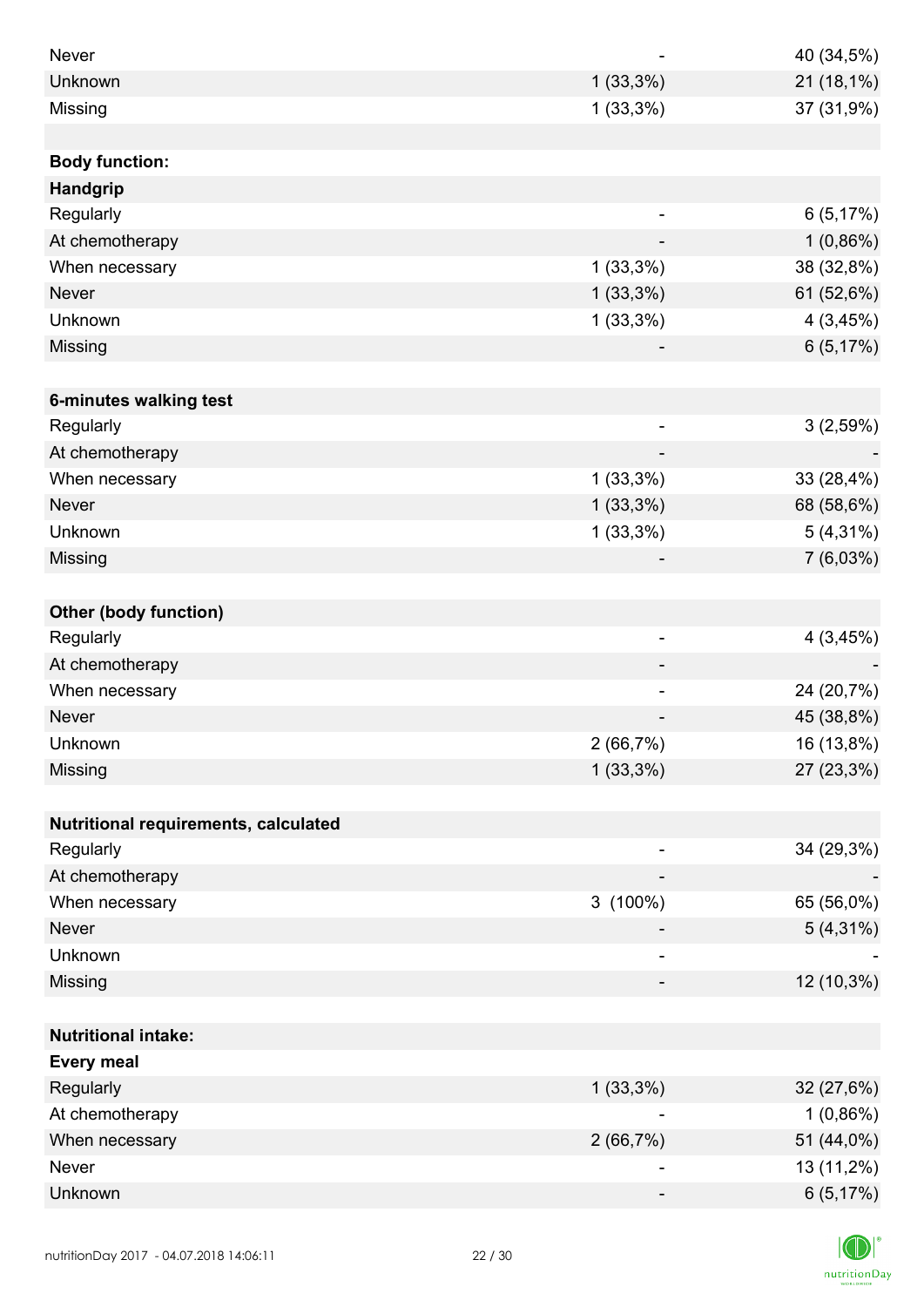| Missing                    |                          | 13 (11,2%)  |
|----------------------------|--------------------------|-------------|
|                            |                          |             |
| 1 meal per day             |                          |             |
| Regularly                  |                          | 12 (10,3%)  |
| At chemotherapy            |                          | 1(0,86%)    |
| When necessary             | $1(33,3\%)$              | 36 (31,0%)  |
| Never                      | $1(33,3\%)$              | 19 (16,4%)  |
| Unknown                    |                          | 9(7,76%)    |
| Missing                    | $1(33,3\%)$              | 39 (33,6%)  |
|                            |                          |             |
| 2 meals per day            |                          |             |
| Regularly                  |                          | 12 (10,3%)  |
| At chemotherapy            |                          |             |
| When necessary             | $1(33,3\%)$              | 35 (30,2%)  |
| Never                      | $1(33,3\%)$              | 20 (17,2%)  |
| Unknown                    |                          | 9(7,76%)    |
| Missing                    | $1(33,3\%)$              | 40 (34,5%)  |
|                            |                          |             |
| 24h recall                 |                          |             |
| Regularly                  |                          | 28 (24,1%)  |
| At chemotherapy            |                          | 2(1,72%)    |
| When necessary             | 2(66,7%)                 | 41 (35,3%)  |
| Never                      | $\overline{\phantom{a}}$ | 12 (10,3%)  |
| Unknown                    |                          | 7(6,03%)    |
| Missing                    | $1(33,3\%)$              | 26 (22,4%)  |
|                            |                          |             |
| Other (nutritional intake) |                          |             |
| Regularly                  |                          | 2(1,72%)    |
| At chemotherapy            | $\overline{\phantom{a}}$ |             |
| When necessary             |                          | 17 (14,7%)  |
| Never                      |                          | 22 (19,0%)  |
| Unknown                    | 2(66,7%)                 | 18 (15,5%)  |
| Missing                    | $1(33,3\%)$              | 57 (49,1%)  |
|                            |                          |             |
| Questionnaire completed by |                          |             |
| Dietitian                  | 2(66,7%)                 | 42 (36,2%)  |
| <b>Nurse</b>               | $1(33,3\%)$              | 29 (25,0%)  |
| Physician                  |                          | 39 (33,6%)  |
| Nutritional scientist      |                          | $5(4,31\%)$ |
| Other                      |                          |             |
| Missing                    | ۰                        | 1(0,86%)    |

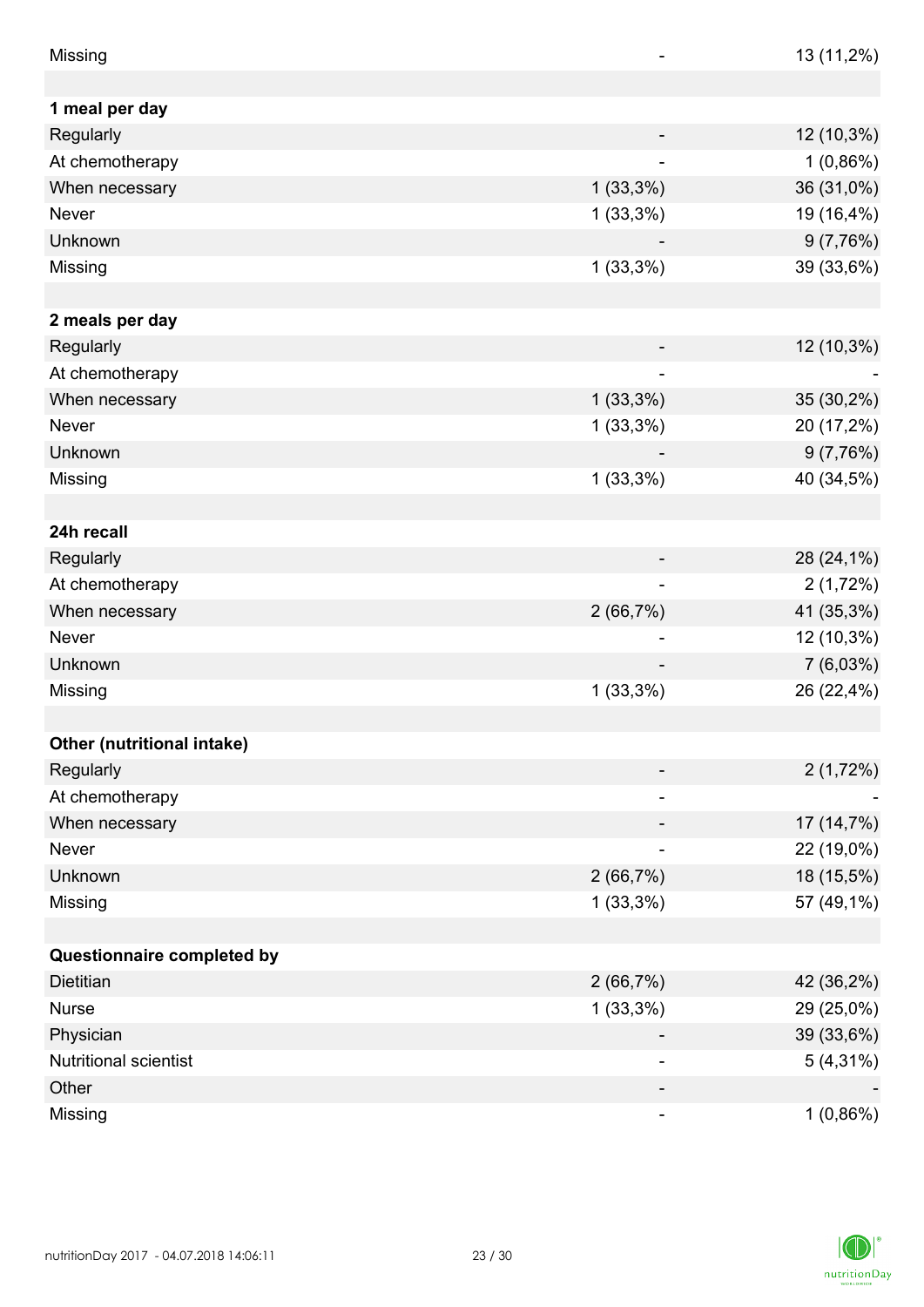| V. Oncology: Cancer patients - Diagnosis & therapy ("Sheet 2 onco") |                     |                          |
|---------------------------------------------------------------------|---------------------|--------------------------|
|                                                                     | <b>YOUR RESULTS</b> | <b>REFERENCE RESULTS</b> |
| Number of patients completing Sheet 2_onco:                         | 13                  | 1064                     |
| Demographic data:                                                   |                     |                          |
| Age (years)                                                         | 69 [45-88]          | 66 [18-96]               |
| Female gender                                                       | 6(46,2%)            | 423 (39,8%)              |
| Weight (kg)                                                         | $76,5 \pm 26,9$     | $64,3 \pm 16,9$          |
| Height (cm)                                                         | $170,4 \pm 12,8$    | $165,4 \pm 9,8$          |
| BMI (kg/m2)                                                         | $25,9 \pm 6,8$      | $23,6 \pm 4,8$           |
|                                                                     |                     |                          |
| Outpatient (o)/Ward (w)                                             |                     |                          |
| Outpatient(o)                                                       |                     | 63 (5,92%)               |
| Ward $(w)$                                                          | 13 (100%)           | 997 (93,7%)              |
| Missing                                                             |                     | 4(0,38%)                 |
|                                                                     |                     |                          |
| <b>Goal of Therapy</b>                                              |                     |                          |
| Curative                                                            | 11 (84,6%)          | 606 (57,0%)              |
| Palliative                                                          | 1(7,69%)            | 359 (33,7%)              |
| Terminal                                                            |                     | 74 (6,95%)               |
| Missing                                                             | 1(7,69%)            | 25 (2,35%)               |
| <b>Reason for admission</b>                                         |                     |                          |
| <b>Clinical diagnostics</b>                                         | $3(23,1\%)$         | 109 (10,2%)              |
| Therapy                                                             |                     | 516 (48,5%)              |
| Surgery related                                                     | 1(7,69%)            | 225 (21,1%)              |
| <b>Treatment complications</b>                                      | 1(7,69%)            | 124 (11,7%)              |
| Poor health status                                                  | $8(61,5\%)$         | 139 (13,1%)              |
| Independent care difficult                                          |                     | 8(0,75%)                 |
| Missing                                                             |                     |                          |
|                                                                     |                     |                          |
| <b>Present cancer diagnosis</b>                                     |                     |                          |
| <b>Breast</b>                                                       | 2(15,4%)            | 59 (5,55%)               |
| Colon, rectum                                                       | $2(15,4\%)$         | 172 (16,2%)              |
| Prostate                                                            |                     | $31(2,91\%)$             |
| Lung                                                                | 1(7,69%)            | 86 (8,08%)               |
| Skin                                                                | 1(7,69%)            | 8(0,75%)                 |
| Kidney/bladder                                                      | 1(7,69%)            | 31 (2,91%)               |
| Gastric/oesophageal                                                 |                     | 152 (14,3%)              |
| Pancreas                                                            |                     | 69 (6,48%)               |
| Lymphoma                                                            | $2(15,4\%)$         | 102 (9,59%)              |
| Ears nose throat (ENT)                                              |                     | 51 (4,79%)               |
| Leukaemia                                                           |                     | 77 (7,24%)               |
| Genital tract                                                       | $2(15,4\%)$         | 38 (3,57%)               |
|                                                                     |                     |                          |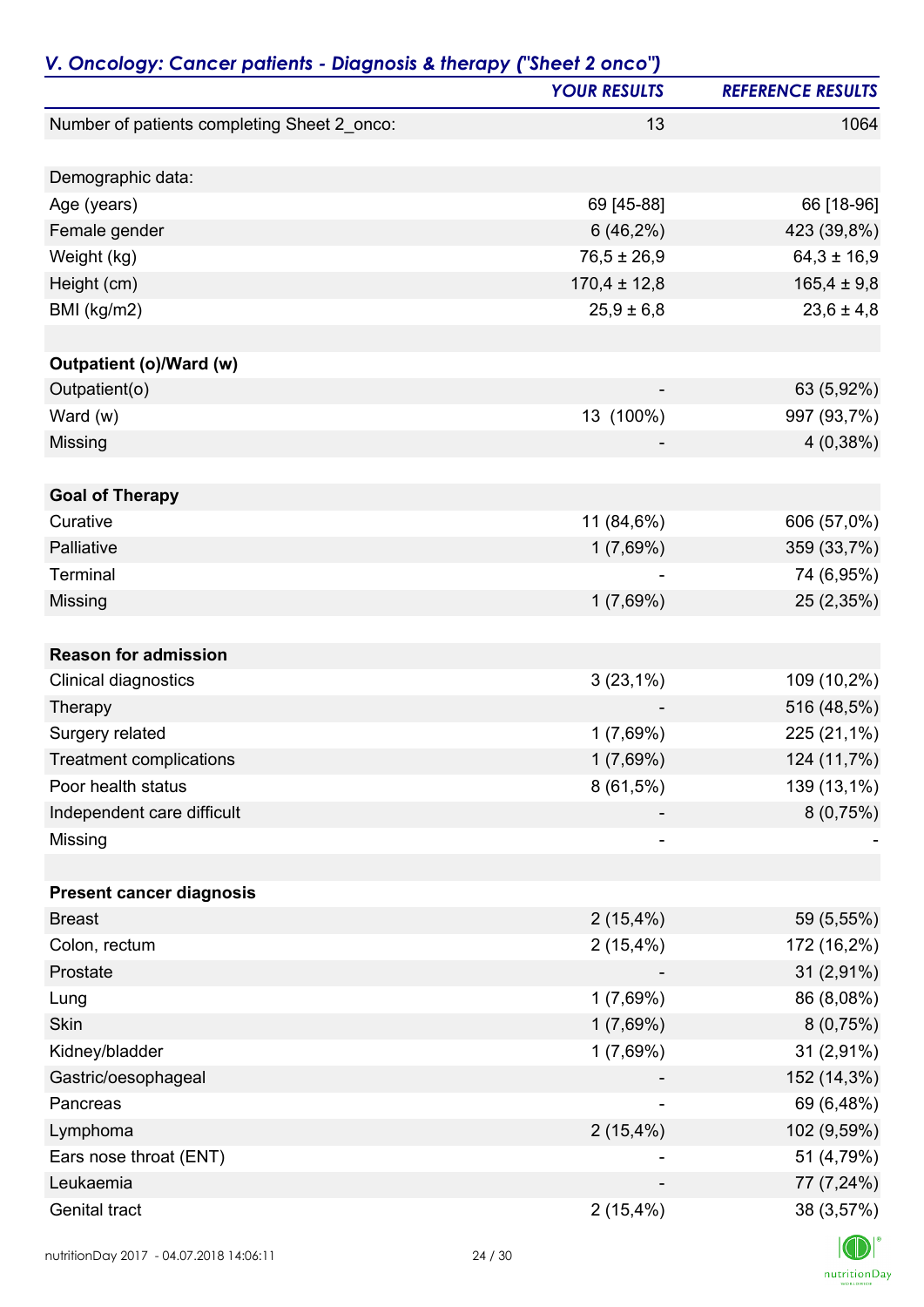| Liver                          |                          | 106 (9,96%) |
|--------------------------------|--------------------------|-------------|
| Sarcoma                        | $\overline{\phantom{a}}$ | 11 (1,03%)  |
| <b>Brain</b>                   |                          | 23 (2,16%)  |
| Testicular                     |                          |             |
| Other                          | $2(15,4\%)$              | 85 (7,99%)  |
| Missing                        |                          | 11 (1,03%)  |
|                                |                          |             |
| <b>Time since diagnosis</b>    |                          |             |
| 0-2 months                     | 2(15,4%)                 | 366 (34,4%) |
| 3-5 months                     | 4 (30,8%)                | 184 (17,3%) |
| 6-12 months                    | $3(23,1\%)$              | 169 (15,9%) |
| 1-2 years                      |                          | 147 (13,8%) |
| 2-4 years                      | 1(7,69%)                 | 82 (7,71%)  |
| > 4 years                      | $3(23,1\%)$              | 94 (8,83%)  |
| Missing                        |                          | 19 (1,79%)  |
|                                |                          |             |
| <b>Cancer staging</b>          |                          |             |
| 0=Carcinoma in situ            | 2(15,4%)                 | 55 (5,17%)  |
| I=Localized                    | 1(7,69%)                 | 244 (22,9%) |
| II=Early locally advanced      | 1(7,69%)                 | 176 (16,5%) |
| III=Late locally advanced      | $4(30,8\%)$              | 176 (16,5%) |
| IV=Metastasised                | $3(23,1\%)$              | 302 (28,4%) |
| Missing                        | 2(15,4%)                 | 111 (10,4%) |
|                                |                          |             |
| Time since first therapy start |                          |             |
| No therapy                     | 1(7,69%)                 | 134 (12,6%) |
| Tumour staging/diagnosis       |                          | 67 (6,30%)  |
| 0-2 months                     | 2(15,4%)                 | 290 (27,3%) |
| 3-5 months                     | 1(7,69%)                 | 145 (13,6%) |
| 6-12 months                    | 1(7,69%)                 | 153 (14,4%) |
| 1-2 years                      |                          | 114 (10,7%) |
| 2-4 years                      | ۰                        | 64 (6,02%)  |
| > 4 years                      | 1(7,69%)                 | 104 (9,77%) |
| Missing                        | 1(7,69%)                 | 16 (1,50%)  |
|                                |                          |             |
| <b>Therapy situation</b>       |                          |             |
| Diagnosis                      | $2(15,4\%)$              | 109 (10,2%) |
| Chemotherapy 1st line          | 2(15,4%)                 | 191 (18,0%) |
| Chemotherapy > 1st line        | $3(23,1\%)$              | 173 (16,3%) |
| Radiotherapy                   | 1(7,69%)                 | 70 (6,58%)  |
| Target therapy                 |                          | 31 (2,91%)  |
| Hormone therapy                |                          | 12 (1,13%)  |
| Palliative                     |                          | 121 (11,4%) |
| Surgery                        | $3(23,1\%)$              | 348 (32,7%) |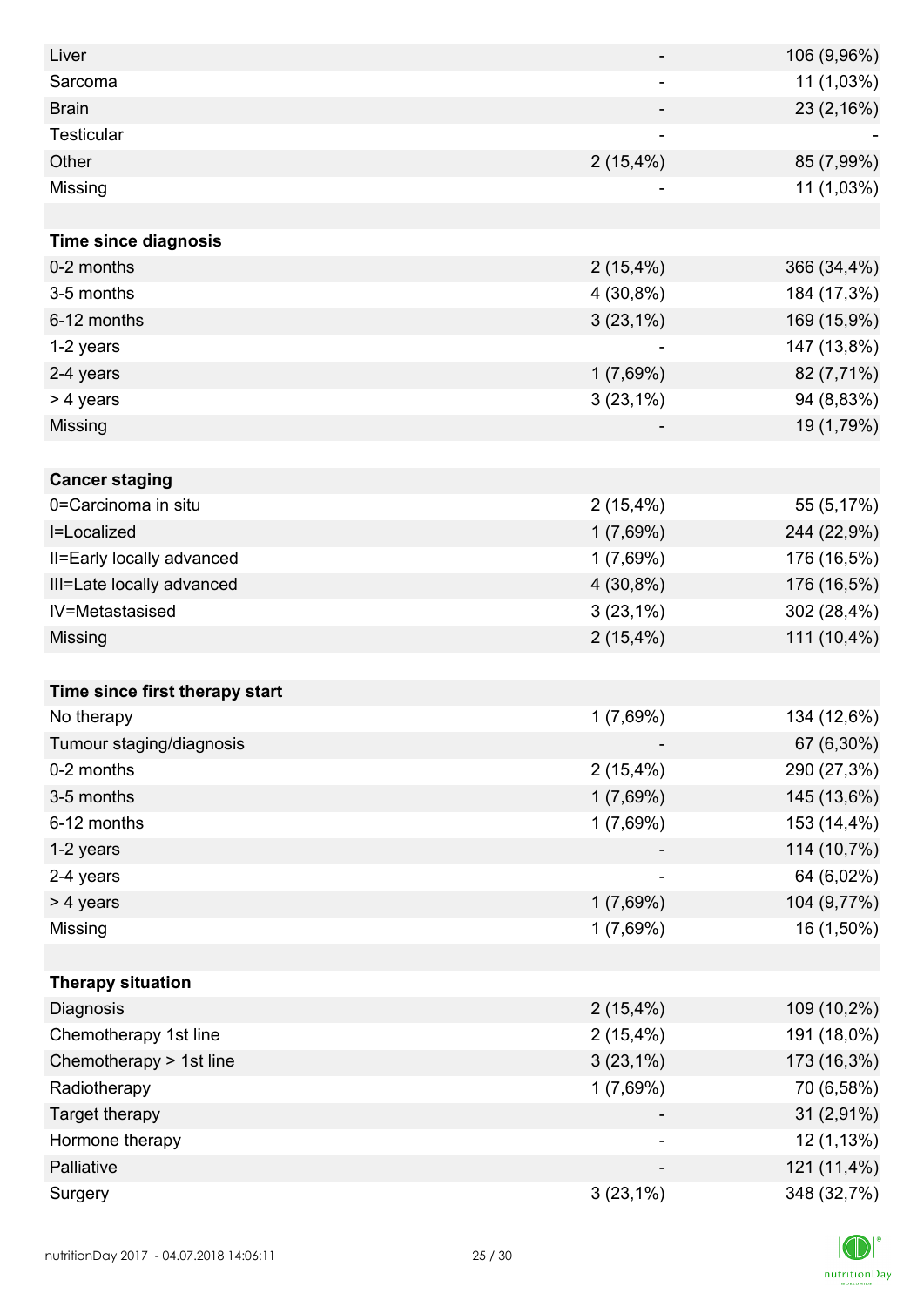| Cancer related complications                                                             |             | 67 (6,30%)  |
|------------------------------------------------------------------------------------------|-------------|-------------|
| Therapy related complications                                                            | 1(7,69%)    | 43 (4,04%)  |
| Missing                                                                                  | 2(15,4%)    | 13 (1,22%)  |
|                                                                                          |             |             |
| <b>Infections</b>                                                                        |             |             |
| None                                                                                     | 7(53,8%)    | 808 (75,9%) |
| Local                                                                                    | $2(15,4\%)$ | 161 (15,1%) |
| General                                                                                  | $3(23,1\%)$ | 73 (6,86%)  |
| Missing                                                                                  | 1(7,69%)    | 22 (2,07%)  |
|                                                                                          |             |             |
| <b>Nutrition Treatment</b>                                                               |             |             |
| No special diet                                                                          | $8(61,5\%)$ | 458 (43,0%) |
| Individualized diet plan                                                                 | $3(23,1\%)$ | 305 (28,7%) |
| Energy rich/protein rich ONS                                                             | 6(46,2%)    | 121 (11,4%) |
| Enteral nutrition (via NGT/PEG)                                                          |             | 65 (6,11%)  |
| Parenteral nutrition                                                                     |             | 136 (12,8%) |
| ONS enriched with special nutrients                                                      |             | 25 (2,35%)  |
| Special nutrients (EPA, branched chained amino acids,<br>glutamine, arginine, carnitine) |             | 13 (1,22%)  |
| Personal preferences                                                                     |             | 110 (10,3%) |
| Counselling                                                                              | 1(7,69%)    | 54 (5,08%)  |
| Other                                                                                    |             | 28 (2,63%)  |
| Missing                                                                                  |             |             |

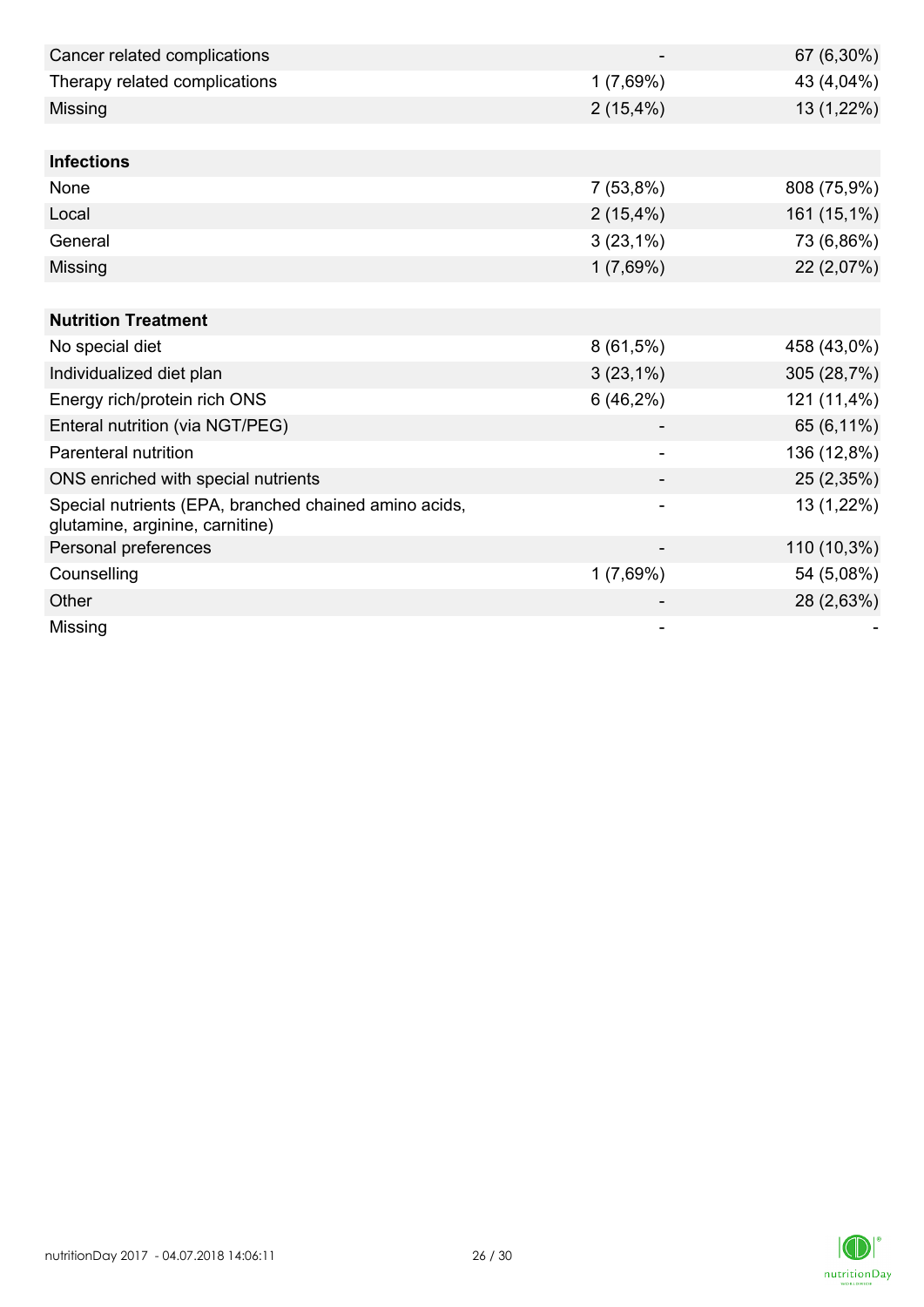| V. Oncology: Cancer patients - Appetite, food intake & quality of life ("Sheet 3 onco") | <b>YOUR RESULTS</b>      | <b>REFERENCE RESULTS</b> |
|-----------------------------------------------------------------------------------------|--------------------------|--------------------------|
|                                                                                         |                          |                          |
| Number of patients completing Sheet 3_onco:                                             | 13                       | 1056                     |
| Body weight prior to becoming ill                                                       | 76 [54-95]               | 70 [22-180]              |
| Actual body weight                                                                      | 71 [45-135]              | 63 [21-128]              |
| Change in weight was                                                                    |                          |                          |
| Intentional                                                                             |                          | 31 (2,91%)               |
| Unintentional                                                                           | 11 (84,6%)               | 644 (60,5%)              |
| Weight is stable                                                                        | 1(7,69%)                 | 180 (16,9%)              |
| Missing                                                                                 |                          | 31 (2,91%)               |
| During the last week                                                                    |                          |                          |
| Patients who have had pain:                                                             |                          |                          |
| Not at all                                                                              | $2(15,4\%)$              | 366 (34,4%)              |
| A little                                                                                | 1(7,69%)                 | 294 (27,6%)              |
| Quite a bit                                                                             | 5(38,5%)                 | 192 (18,0%)              |
| Very much                                                                               | $3(23,1\%)$              | 108 (10,2%)              |
| Missing                                                                                 | 1(7,69%)                 | 90 (8,46%)               |
| Patients who needed a rest:                                                             |                          |                          |
| Not at all                                                                              | $\overline{\phantom{a}}$ | 261 (24,5%)              |
| A little                                                                                | $3(23,1\%)$              | 311 (29,2%)              |
| Quite a bit                                                                             | $8(61,5\%)$              | 243 (22,8%)              |
| Very much                                                                               | 1(7,69%)                 | 131 (12,3%)              |
| Missing                                                                                 |                          | 98 (9,21%)               |
| Patients who felt weak:                                                                 |                          |                          |
| Not at all                                                                              | 1(7,69%)                 | 255 (24,0%)              |
| A little                                                                                | $3(23,1\%)$              | 297 (27,9%)              |
| Quite a bit                                                                             | 7(53,8%)                 | 260 (24,4%)              |
| Very much                                                                               | 2(15,4%)                 | 142 (13,3%)              |
| Missing                                                                                 |                          | 95 (8,93%)               |
| Patients who felt depressed:                                                            |                          |                          |
| Not at all                                                                              | 4 (30,8%)                | 382 (35,9%)              |
| A little                                                                                | 6(46,2%)                 | 337 (31,7%)              |
| Quite a bit                                                                             | 2(15,4%)                 | 148 (13,9%)              |
| Very much                                                                               |                          | 80 (7,52%)               |
| Missing                                                                                 |                          | 92 (8,65%)               |

#### **Patients who were tired:**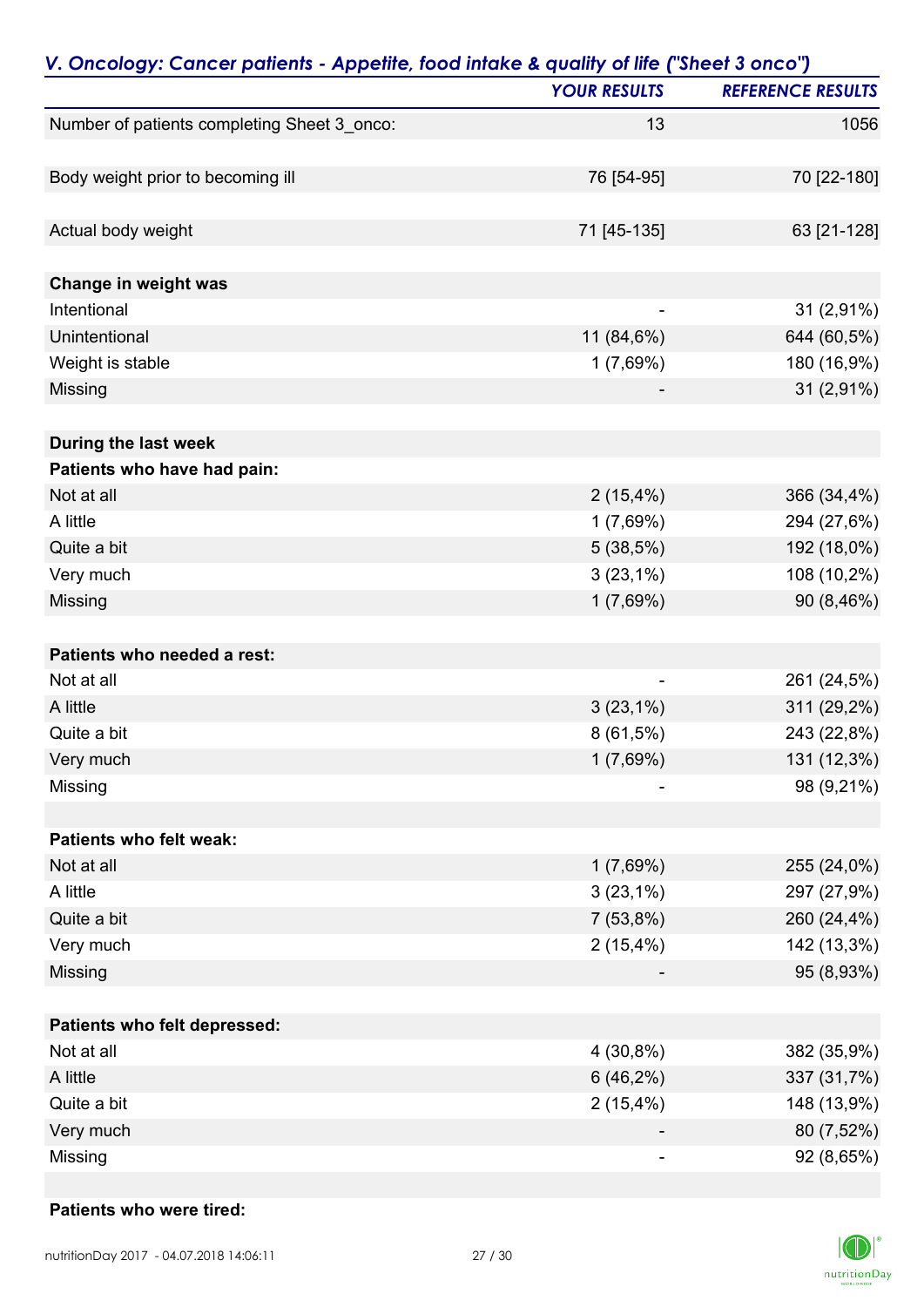| Not at all                                                  |             | 272 (25,6%) |
|-------------------------------------------------------------|-------------|-------------|
| A little                                                    | 1(7,69%)    | 317 (29,8%) |
| Quite a bit                                                 | 6(46,2%)    | 240 (22,6%) |
| Very much                                                   | 5(38,5%)    | 124 (11,7%) |
| Missing                                                     |             | 92 (8,65%)  |
|                                                             |             |             |
| Patients whose pain interfered with their daily activities: |             |             |
| Not at all                                                  | 4 (30,8%)   | 412 (38,7%) |
| A little                                                    | 1(7,69%)    | 250 (23,5%) |
| Quite a bit                                                 | 4 (30,8%)   | 168 (15,8%) |
| Very much                                                   | $3(23,1\%)$ | 114 (10,7%) |
| Missing                                                     |             | 97 (9,12%)  |
|                                                             |             |             |
| Patients who lacked appetite:                               |             |             |
| Not at all                                                  | $3(23,1\%)$ | 386 (36,3%) |
| A little                                                    | 6(46,2%)    | 270 (25,4%) |
| Quite a bit                                                 | 2(15,4%)    | 171 (16,1%) |
| Very much                                                   | 1(7,69%)    | 119 (11,2%) |
| Missing                                                     |             | 98 (9,21%)  |
|                                                             |             |             |
| <b>Just now</b>                                             |             |             |
| Patients who have pain:                                     |             |             |
| Not at all                                                  | 4 (30,8%)   | 411 (38,6%) |
| A little                                                    | 2(15,4%)    | 337 (31,7%) |
| Quite a bit                                                 | 4 (30,8%)   | 150 (14,1%) |
| Very much                                                   | 2(15,4%)    | 48 (4,51%)  |
| Missing                                                     |             | 101 (9,49%) |
|                                                             |             |             |
| Patients who need a rest:                                   |             |             |
| Not at all                                                  | 1(7,69%)    | 225 (21,1%) |
| A little                                                    | 7(53,8%)    | 351 (33,0%) |
| Quite a bit                                                 | $3(23,1\%)$ | 263 (24,7%) |
| Very much                                                   | 1(7,69%)    | 102 (9,59%) |
| Missing                                                     |             | 100 (9,40%) |
|                                                             |             |             |
| <b>Patients who feel weak:</b>                              |             |             |
| Not at all                                                  | $4(30,8\%)$ | 242 (22,7%) |
| A little                                                    | 4 (30,8%)   | 337 (31,7%) |
| Quite a bit                                                 | $3(23,1\%)$ | 257 (24,2%) |
| Very much                                                   | 1(7,69%)    | 105 (9,87%) |
| Missing                                                     |             | 101 (9,49%) |
|                                                             |             |             |
| Patients who are depressed:                                 |             |             |
| Not at all                                                  | $8(61,5\%)$ | 413 (38,8%) |

 $\Box$  $nutri   
tion Day$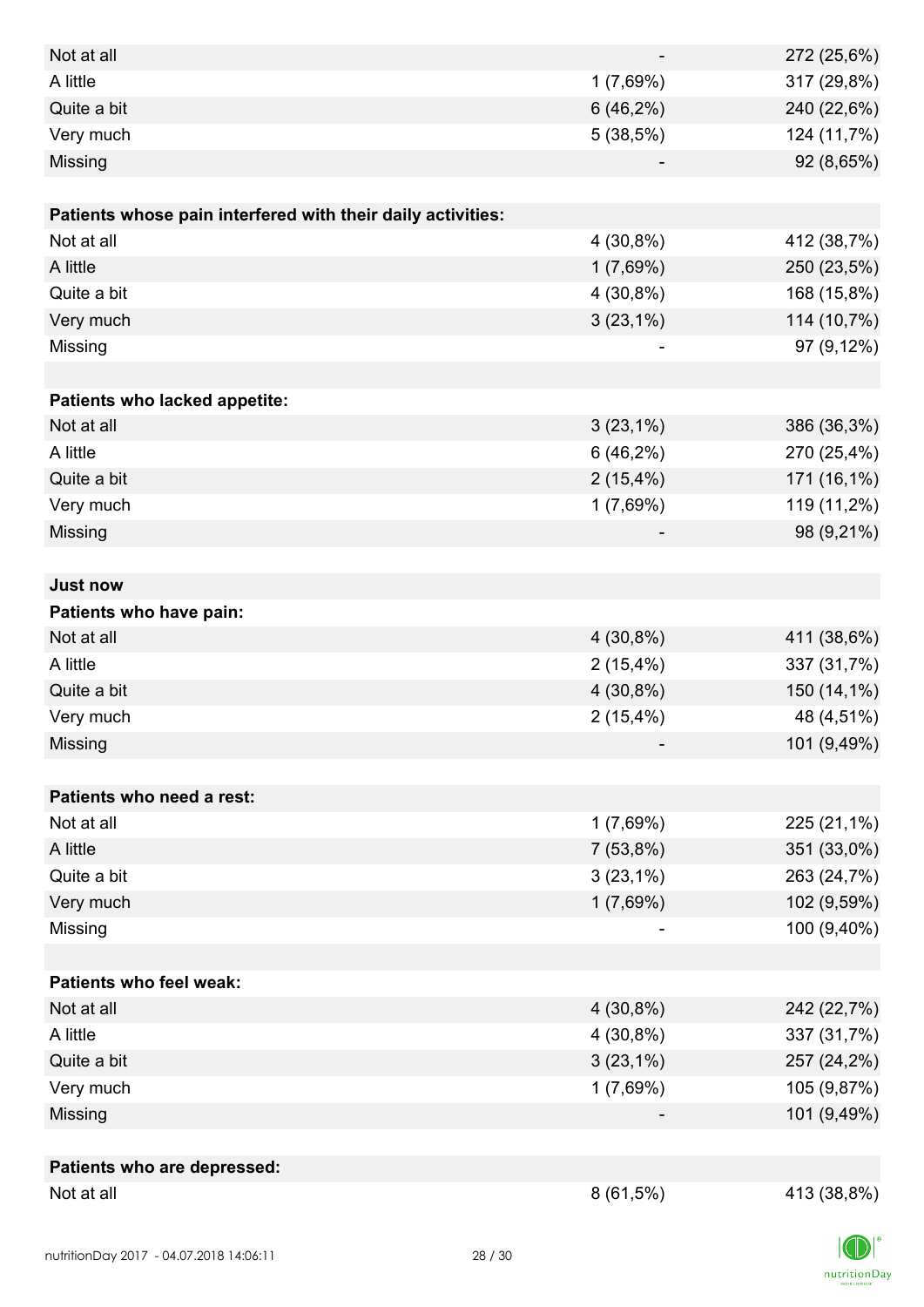| A little                                                    | 4 (30,8%)                | 338 (31,8%) |
|-------------------------------------------------------------|--------------------------|-------------|
| Quite a bit                                                 |                          | 145 (13,6%) |
| Very much                                                   |                          | 47 (4,42%)  |
| Missing                                                     | $\overline{\phantom{a}}$ | 99 (9,30%)  |
|                                                             |                          |             |
| <b>Patients who are tired:</b>                              |                          |             |
| Not at all                                                  | 2(15,4%)                 | 253 (23,8%) |
| A little                                                    | 4 (30,8%)                | 372 (35,0%) |
| Quite a bit                                                 | 4 (30,8%)                | 230 (21,6%) |
| Very much                                                   | $2(15,4\%)$              | 88 (8,27%)  |
| Missing                                                     |                          | 98 (9,21%)  |
|                                                             |                          |             |
| Patients whose pain interferes with their daily activities: |                          |             |
| Not at all                                                  | 4 (30,8%)                | 378 (35,5%) |
| A little                                                    | 2(15,4%)                 | 285 (26,8%) |
| Quite a bit                                                 | 4 (30,8%)                | 185 (17,4%) |
| Very much                                                   | 2(15,4%)                 | 84 (7,89%)  |
| Missing                                                     |                          | 103 (9,68%) |
|                                                             |                          |             |
| <b>Patients who lack appetite:</b>                          |                          |             |
| Not at all                                                  | $8(61,5\%)$              | 359 (33,7%) |
| A little                                                    | 4 (30,8%)                | 301 (28,3%) |
| Quite a bit                                                 | 1(7,69%)                 | 180 (16,9%) |
| Very much                                                   |                          | 98 (9,21%)  |
| Missing                                                     |                          | 102 (9,59%) |
|                                                             |                          |             |
| Reasons for change in appetite/food intake                  |                          |             |
| Nausea/Vomiting                                             | 1(7,69%)                 | 161 (15,1%) |
| Inflammation in mouth                                       |                          | 57 (5,36%)  |
| Pain                                                        | 2(15,4%)                 | 120 (11,3%) |
| Constipation                                                |                          | 69 (6,48%)  |
| Diarrhea                                                    |                          | 44 (4,14%)  |
| Change in taste/smell                                       | 2(15,4%)                 | 108 (10,2%) |
| Early satiation/Loss of appetite                            | 2(15,4%)                 | 252 (23,7%) |
| Other                                                       | 1(7,69%)                 | 201 (18,9%) |
| Missing                                                     | 1(7,69%)                 | 51 (4,79%)  |
|                                                             |                          |             |
| <b>Maximum activity performed by patients</b>               |                          |             |
| Able to do sports                                           |                          | 46 (4,32%)  |
| Fully active                                                |                          | 141 (13,3%) |
| Able to carry out light activities                          | $3(23,1\%)$              | 210 (19,7%) |
| Able to carry out self care                                 | 5(38,5%)                 | 236 (22,2%) |
| Able to carry out limited self care                         | $2(15,4\%)$              | 156 (14,7%) |
| Confined to bed or chair                                    | $3(23,1\%)$              | 156 (14,7%) |